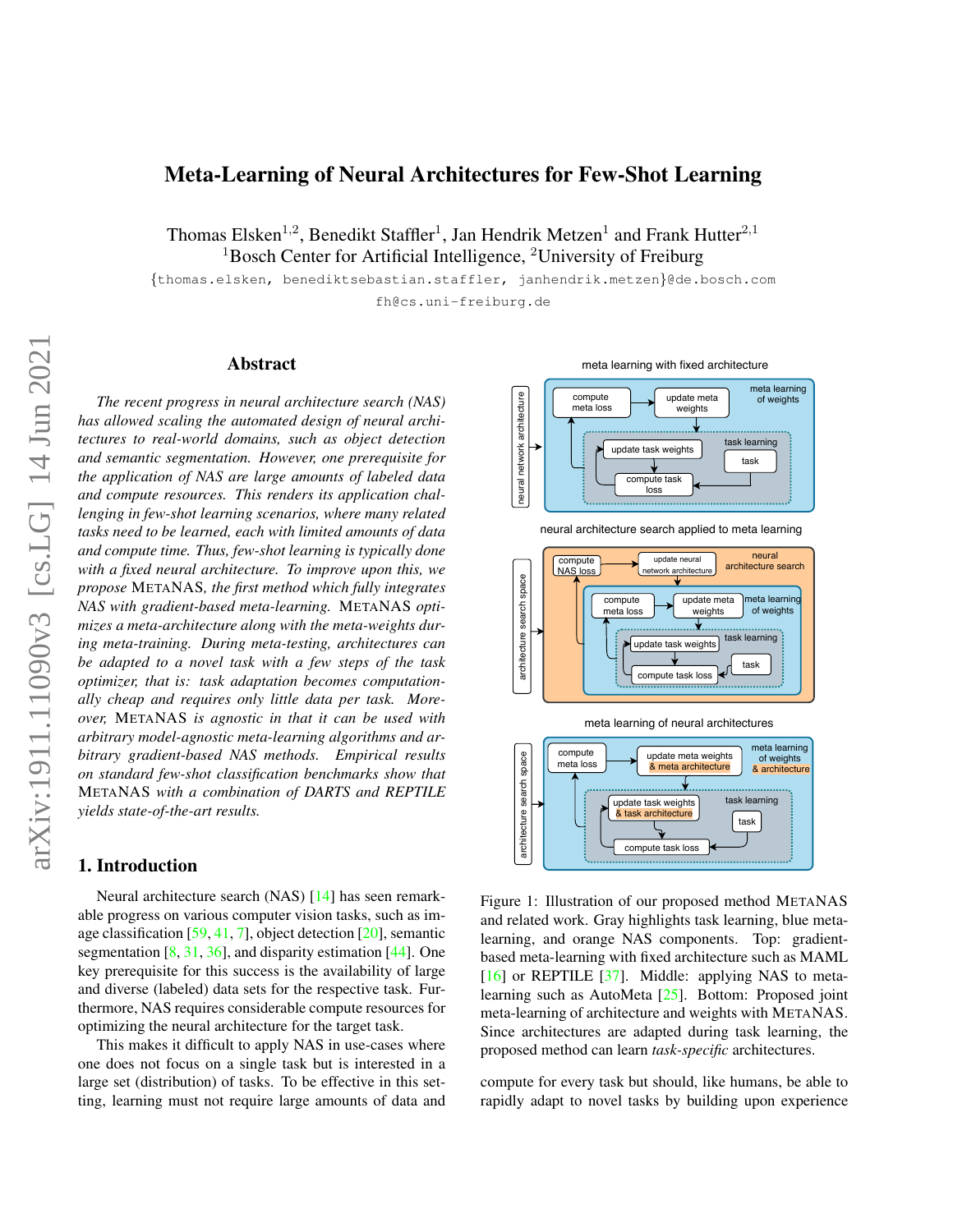<span id="page-1-1"></span>from related tasks [\[27\]](#page-10-6). This concept of learning from experience and related tasks is known as *meta-learning* or *learning to learn* [\[46,](#page-11-1) [50,](#page-11-2) [21\]](#page-9-5). Here, we consider the problem of few-shot learning, i.e., learning new tasks from just a few examples. Prior work has proposed meta-learning methods for this problem that are model-agnostic  $[16, 37]$  $[16, 37]$  $[16, 37]$  and allow meta-learning weights of fixed neural architectures (see Figure  $1$ , top).

In this work, we fully integrate meta-learning with NAS, by proposing METANAS. METANAS allows adapting architectures to novel tasks based on few datapoints with just a few steps of a gradient-based task optimizer. This allows METANAS to generate *task-specific architectures* that are adapted to every task separately (but from a joint metalearned meta-architecture). This is in contrast to prior work that applied NAS to multi-task or few-shot learning, where a single neural architecture is optimized to work well on average across all tasks [\[25,](#page-10-5) [39\]](#page-10-7) (see Figure [1,](#page-0-0) middle). Moreover, our method directly provides trained weights for these task-specific architectures, without requiring meta retraining them as in concurrent work [\[30\]](#page-10-8). Conceptual illustrations of our method are shown in Figure [1,](#page-0-0) bottom, and in Figure [3.](#page-5-0) The key contributions of this work are as follows:

- 1. We show that model-agnostic, gradient-based metalearning methods (such as  $[16]$ ) can very naturally be combined with recently proposed gradient-based NAS methods, such as DARTS [\[33\]](#page-10-9). This allows for joint meta-learning of not only the weights (for a given, fixed architecture) but also *meta-learning the architecture itself* (Section [3,](#page-2-0) see Figure [1](#page-0-0) for an illustration).
- 2. We propose METANAS, a meta-learning algorithm that can quickly adapt the meta-architecture to a *taskdependent architecture*. This optimization of the architecture for the task can be conducted with few labeled datapoints and only a few steps of the task optimizer (see Figure [3](#page-5-0) for an illustration).
- 3. We extend DARTS such that task-dependent architectures need not be (meta) re-trained, which would be infeasible in the few-shot learning setting with taskdependent architectures for hundreds of tasks (requiring hundreds re-trainings). We achieve this by introducing a novel *soft-pruning* mechanism based on a temperature annealing into DARTS (see Figure [2\)](#page-3-0). This mechanism lets architecture parameters converge to the architectures obtained by the hard-pruning at the end of DARTS, while giving the weights time to adapt to this pruning. Because of this, pruning no longer results in significant drops in accuracy, which might also be of interest for the standard single-task setting. We give more details in Section [4.](#page-4-0)

METANAS is agnostic in the sense that it is compat-

ible with arbitrary gradient-based model-agnostic metalearning algorithms and arbitrary gradient-based NAS methods employing a continuous relaxation of the architecture search space. Already in combination with the simple meta-learning algorithm REPTILE[\[37\]](#page-10-4) and NAS algorithm DARTS[\[33\]](#page-10-9), METANAS yields state-of-the-art results on the standard few-shot classification benchmarks Omniglot and MiniImagenet.

This paper is structured as follows: in Section [2,](#page-1-0) we review related work on few-shot learning and neural architecture search. In Section [3,](#page-2-0) we show that model agnostic, gradient-based meta-learning can naturally be combined with gradient-based NAS. The soft-pruning strategy to obtain task-dependent architectures without the need for retraining is introduced in Section [4.](#page-4-0) We conduct experiments on standard few-shot learning data sets in Section [5](#page-6-0) and conclude in Section [6.](#page-7-0)

Code is available at [https://github.com/](https://github.com/boschresearch/metanas) [boschresearch/metanas](https://github.com/boschresearch/metanas).

# <span id="page-1-0"></span>2. Related Work

Few-Shot Learning via Meta-Learning Few-Shot Learning refers to the problem of learning to solve a task (e.g., a classification problem) from just a few training examples. This problem is challenging in combination with deep learning as neural networks tend to be highly over-parameterized and therefore prone to overfitting when only very little data is available. Prior work [\[40,](#page-10-10) [16,](#page-9-4) [18,](#page-9-6) [19\]](#page-9-7) often approaches few-shot learning via *meta-learning* or *learning to learn* [\[46,](#page-11-1) [50,](#page-11-2) [21,](#page-9-5) [22\]](#page-10-11), where one aims at learning from a variety of learning tasks in order to learn new tasks much faster than otherwise possible [\[51\]](#page-11-3).

There are various approaches to few-shot learning, e.g., learning to compare new samples to previously seen ones [\[48,](#page-11-4) [52\]](#page-11-5) or meta-learning a subset of weights that is shared across tasks but fixed during task learning [\[58,](#page-11-6) [19\]](#page-9-7).

In this work, we focus on a particular class of approaches denoted as *model-agnostic meta-learning* [\[16,](#page-9-4) [17,](#page-9-8) [37,](#page-10-4) [1,](#page-9-9) [18\]](#page-9-6). These methods meta-learn an initial set of weights for neural networks that can be quickly adapted to a new task with just a few steps of gradient descent. For this, the meta-learning objective is designed to explicitly reward quick adaptability by incorporating the task training process into the meta-objective. This meta-objective is then usually optimized via gradient-based methods. Our method extends these approaches to not only meta-learn an initial set of weights for a given, fixed architecture but to also meta-learn the architecture itself. As our method can be combined with any model-agnostic meta-learning method, future improvements in these methods can be directly utilized in our framework.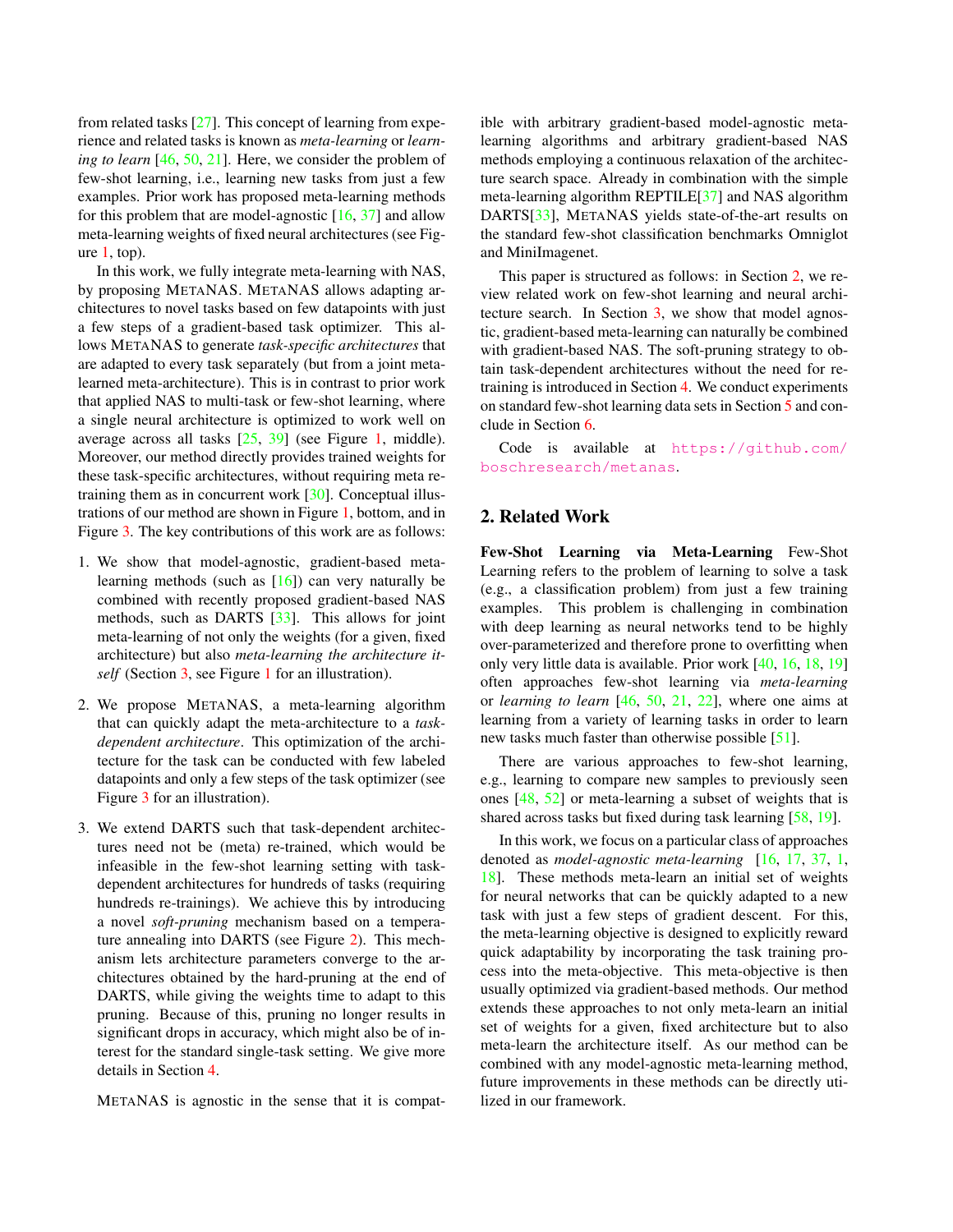<span id="page-2-3"></span><span id="page-2-1"></span>Neural Architecture Search Neural Architecture Search (NAS), the process of automatically designing neural network architectures [\[14\]](#page-9-0), has recently become a popular approach in deep learning as it can replace the cumbersome manual design of architectures while at the same time achieving state-of-the-art performance on a variety of tasks [\[59,](#page-11-0) [41,](#page-10-0) [9,](#page-9-10) [44\]](#page-10-3). We briefly review the main approaches and refer to the recent survey by Elsken *et al*. [\[14\]](#page-9-0) for a more thorough literature overview. Researchers often frame NAS as a reinforcement learning problem [\[2,](#page-9-11) [59,](#page-11-0) [57,](#page-11-7) [60\]](#page-11-8) or employ evolutionary algorithms [\[49,](#page-11-9) [35,](#page-10-12) [42,](#page-10-13) [41\]](#page-10-0). Unfortunately, most of these methods are very expensive, as they require training hundreds or even thousands of architectures from scratch. Therefore, most recent work focuses on developing more efficient methods, e.g., via network morphisms [\[12,](#page-9-12) [6,](#page-9-13) [13,](#page-9-14) [47\]](#page-11-10), weight sharing [\[45,](#page-11-11) [5,](#page-9-15) [4\]](#page-9-16), or multifidelity optimization  $[3, 15, 29, 56]$  $[3, 15, 29, 56]$  $[3, 15, 29, 56]$  $[3, 15, 29, 56]$  $[3, 15, 29, 56]$  $[3, 15, 29, 56]$  $[3, 15, 29, 56]$ ; however, they are often still restricted to relatively small problems.

To overcome this problem, Liu *et al*. [\[33\]](#page-10-9) proposed a continuous relaxation of the architecture search space that allows optimizing the architecture via gradient-based methods. This is achieved by using a weighted sum of possible candidate operations for each layer, where the real-valued weights then effectively parametrize the network's architecture as follows:

$$
x^{(j)} = \sum_{i < j} \sum_{o \in \mathcal{O}} \hat{\alpha}_o^{i,j} o\left(x^{(i)}, w_o^{i,j}\right)
$$
\n
$$
=: \sum_{i < j} MixedOp\left(x^{(i)}, w^{i,j}\right),\tag{1}
$$

<span id="page-2-2"></span>where  $\hat{\alpha}_o^{i,j} = \frac{\exp(\alpha_o^{i,j})}{\sum_{i} \exp(\alpha_i^{i})}$  $\frac{\exp(\alpha_o^{\circ})}{\sum_{o' \in \mathcal{O}} \exp(\alpha_o^{\circ})}$  are normalized mixture weights that sum to 1,  $x^{(j)}$  and  $x^{(i)}$  represent feature maps in the network,  $\mathcal O$  denotes a set of candidate operations (e.g.,  $3 \times 3$  convolution,  $5 \times 5$  convolution,  $3 \times 3$  average pooling, ...) for transforming previous feature maps to new ones,  $w = (w_o^{i,j})_{i,j,o}$  denotes the regular weights of the operations, and  $\alpha = (\alpha_o^{i,j})_{i,j,o}$  serves as a real valued, unconstrained parameterization of the architecture. The mixture of candidate operations is denoted as *mixed operation* and the model containing all the mixed operations is often referred to as the *one-shot model*.

DARTS then optimizes both the weights of the one-shot model w and architectural parameters  $\alpha$  by alternating gradient descent on the training and validation loss, respectively. After the search phase, a discrete architecture is obtained by choosing a predefined number (usually two) of most important incoming operations (those with the highest operation weighting factor  $\hat{\alpha}_o^{i,j}$ ) for each intermediate node  $j$  while all others are pruned. This hard-pruning deteriorates performance [\[54,](#page-11-13) [55\]](#page-11-14): e.g., Xie *et al*. [\[54\]](#page-11-13) report a performance drop from 88% (one-shot model's accuracy) to 56% (pruned model's accuracy). Thus, the pruned model requires retraining w. We address this shortcoming in Section [4.](#page-4-0)

In our work, we choose DARTS for neural architecture search because of conceptual similarities to gradient-based meta-learning, such as MAML [\[16\]](#page-9-4), which will allow us to combine the two kinds of methods.

Neural Architecture Search for Meta-Learning There has been some recent work on combining NAS and metalearning. Wong *et al*. [\[53\]](#page-11-15) train an automated machine learning (AutoML [\[23\]](#page-10-15)) system via reinforcement learning on multiple tasks and then use transfer learning to speed up the search for hyperparameters and architecture via the learned system on new tasks. Their work is more focused on hyperparameters rather than the architecture; the considered architecture search space is limited to choosing one of few pretrained architectures.

Closest to our work are [\[25,](#page-10-5) [30\]](#page-10-8). Kim *et al*. [\[25\]](#page-10-5) wrap neural architecture search around meta-learning as illustrated in Figure [1](#page-0-0) (middle). They apply progressive neural architecture search [\[32\]](#page-10-16) to few shot learning, but this requires running the entire meta-training from scratch in every iteration of the NAS algorithm; therefore, their approach requires large computational costs of more than a hundred GPU days. The approach is also limited to searching for a single architecture suitable for few-shot learning rather than learning task-dependent architectures, which our methods supports. In a concurrent work [\[30\]](#page-10-8), the authors proposed to combine gradient-based NAS and meta-learning for finding task-dependent architectures, similar to our work. However, as they employ the hard-pruning strategy from DARTS with significant drops in performance, they require re-running meta-training for *every* task-dependent architecture (potentially hundreds), rendering the evaluation of novel tasks expensive. In contrast, our method does not require re-training task-dependent architectures and thus a single run of metatraining suffices.

# <span id="page-2-0"></span>3. Marrying Gradient-based Meta-Learning and Gradient-based NAS

Our goal is to build a meta-learning algorithm that yields a meta-learned architecture  $\alpha_{meta}$  with corresponding meta-learned weights  $w_{meta}$ . Then, given a new task  $\mathcal{T}_i$ , both  $\alpha_{meta}$  and  $w_{meta}$  shall quickly adapt to  $\mathcal{T}_i$  based on few labeled samples. To solve this problem, we now derive METANAS, a method that naturally combines gradientbased meta-learning methods with gradient-based NAS and allows meta-learning  $\alpha_{meta}$  along with  $w_{meta}$ . In Section [4,](#page-4-0) we will then describe how the meta-architectures encoded by  $\alpha_{meta}$  can be quickly specialized to a new task without requiring re-training of  $w_{meta}$ .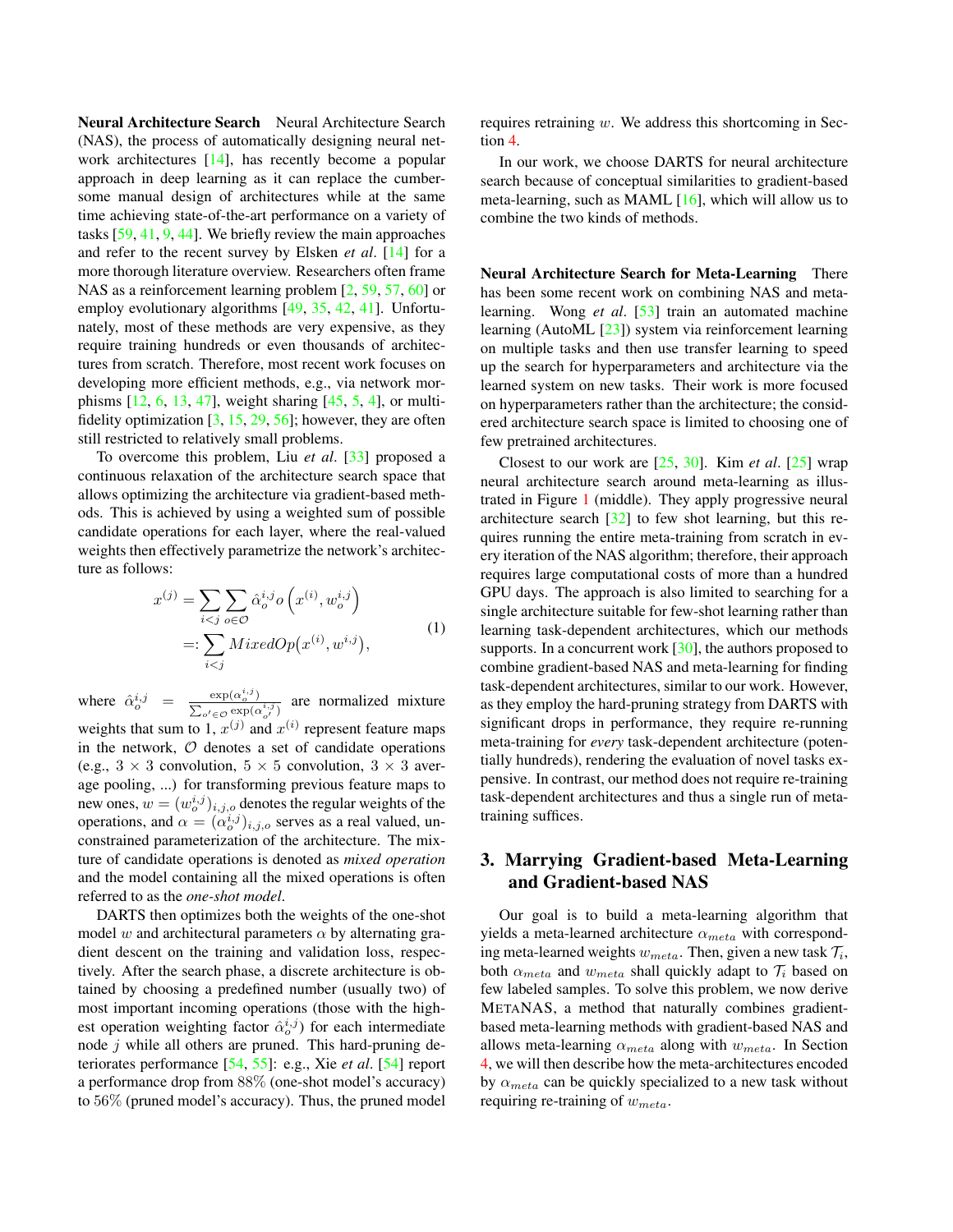<span id="page-3-3"></span><span id="page-3-0"></span>

Figure 2: Illustration of sparsity of the one-shot model after search. Left: vanilla DARTS (no sparsity enforced at all). Middle: enforcing sparsity over mixture of operations. Right: additionally enforcing sparsity over input nodes (here only a single input per node).

#### 3.1. Problem Setup for Few-Shot Classification

In the classic supervised deep learning setting, the goal is to find optimal weights of a neural network by minimizing a loss function  $\mathcal{L}_{\mathcal{T}_{train}}(w)$  given a single, large task  $\mathcal{T} = (D_{train}, D_{test})$  with corresponding training and test data. In contrast, in few-shot learning, we are given a distribution over comparably small training tasks  $\mathcal{T}^{train} \sim$  $p^{train}(\mathcal{T})$  and test tasks  $\mathcal{T}^{test} \sim p^{test}(\mathcal{T})$ . We usually consider  $n$ -way,  $k$ -shot tasks, meaning each task is a classification problem with *n* classes (typically  $n \in \{5, 20\}$ ) and k (typically  $k \in \{1, 5\}$ ) training examples per class. In combination with meta-learning, the training tasks are used to meta-learn how to improve learning of new tasks from the test task distribution.

#### <span id="page-3-4"></span>3.2. Gradient-based Meta-Learning of Neural Architectures

Similar to MAML's meta-learning strategy in the weight space  $[16]$ , our goal is to meta-learn an architecture with corresponding weights which is able to quickly adapt to new tasks. In accordance with MAML we do so by minimizing a meta-objective

<span id="page-3-2"></span>
$$
\mathcal{L}_{meta}(w, \alpha, p^{train}, \Phi^k)
$$
\n
$$
= \sum_{\substack{\mathcal{T}_i \sim p^{train}}} \mathcal{L}_{\mathcal{T}_i}(\Phi^k(w, \alpha, D_{train}^{\mathcal{T}_i}), D_{test}^{\mathcal{T}_i})
$$
\n
$$
= \sum_{\mathcal{T}_i \sim p^{train}} \mathcal{L}_{\mathcal{T}_i}((w_{\mathcal{T}_i}^*, \alpha_{\mathcal{T}_i}^*), D_{test}^{\mathcal{T}_i})
$$
\n(2)

with respect to a real-valued parametrization  $\alpha$  of the neural network architecture and corresponding weights w.  $\mathcal{T}_i = (D_{train}^{\mathcal{T}_i}, D_{test}^{\mathcal{T}_i})$  denotes a training task sampled from the training task distribution  $p^{train}(\mathcal{T})$ ,  $\mathcal{L}_{\mathcal{T}_i}$  the corresponding task loss, and  $\Phi^k(w, \alpha, D_{train}^{\tau_i})$  the task learning algorithm or simply *task-learner*, where k refers to k iterations of learning/ weight updates (e.g., by SGD). Prior work [\[16,](#page-9-4) [37,](#page-10-4) [25\]](#page-10-5) considered a *fixed, predefined* architecture  $\alpha_{\text{fixed}}$  and chose  $\Phi^k$  to be an optimizer like SGD for the weights:

$$
w^* = w^k = \Phi^k(w, \alpha_{\text{fixed}}, D_{train}^{\mathcal{T}_i})
$$

with the one-step updates

$$
w^{j+1} = \Phi(w^j, D_{train}^{\mathcal{T}_i}) := w^j - \lambda_{task} \nabla_w \mathcal{L}_{\mathcal{T}}(w^j, D_{train}^{\mathcal{T}_i})
$$

and  $w_0 = w$ . In contrast, we choose  $\Phi^k$  to be k steps of *gradient-based neural architecture search* inspired by DARTS [\[33\]](#page-10-9) with weight learning rate  $\lambda_{task}$  and architecture learning rate  $\xi_{task}$ :

<span id="page-3-1"></span>
$$
\begin{aligned}\n\begin{pmatrix}\nw^{j+1} \\
\alpha^{j+1}\n\end{pmatrix} &= \Phi(w^j, \alpha^j, D_{train}^{\mathcal{T}_i}) \\
&= \begin{pmatrix}\nw^j - \lambda_{task} \nabla_w \mathcal{L}_{\mathcal{T}}(w^j, \alpha^j, D_{train}^{\mathcal{T}_i}) \\
\alpha^j - \xi_{task} \nabla_\alpha \mathcal{L}_{\mathcal{T}}(w^j, \alpha^j, D_{train}^{\mathcal{T}_i})\n\end{pmatrix}.\n\end{aligned} \tag{3}
$$

Therefore,  $\Phi^k$  does not only optimize task weights  $w_{\mathcal{T}_i}^*$ but also optimizes task architecture  $\alpha_{\tau_i}^*$ . Note that we use the same data set to update  $w^j$  and  $\alpha^j$  (Equation [3\)](#page-3-1) in contrast to Liu *et al*. [\[33\]](#page-10-9) due to the limited amount of data in the few-shot setting not allowing to split into training and validation per task. Moreover, using the same data set also allows updating both sets of parameters with a single forward and backward pass, see Lian *et al*. [\[30\]](#page-10-8). As we use a real-valued parametrization of  $\alpha$  and a gradient-based task optimizer, the meta-objective  $\mathcal{L}_{meta}$  (Equation [2\)](#page-3-2) is differentiable with respect to w and  $\alpha$ . This means we can use any gradient-based meta-learning algorithm Ψ not only for w but also for the architecture  $\alpha$ . As an example, one could use MAML  $[16]$  as a meta-learning algorithm, which runs SGD on the meta-objective, yielding meta-updates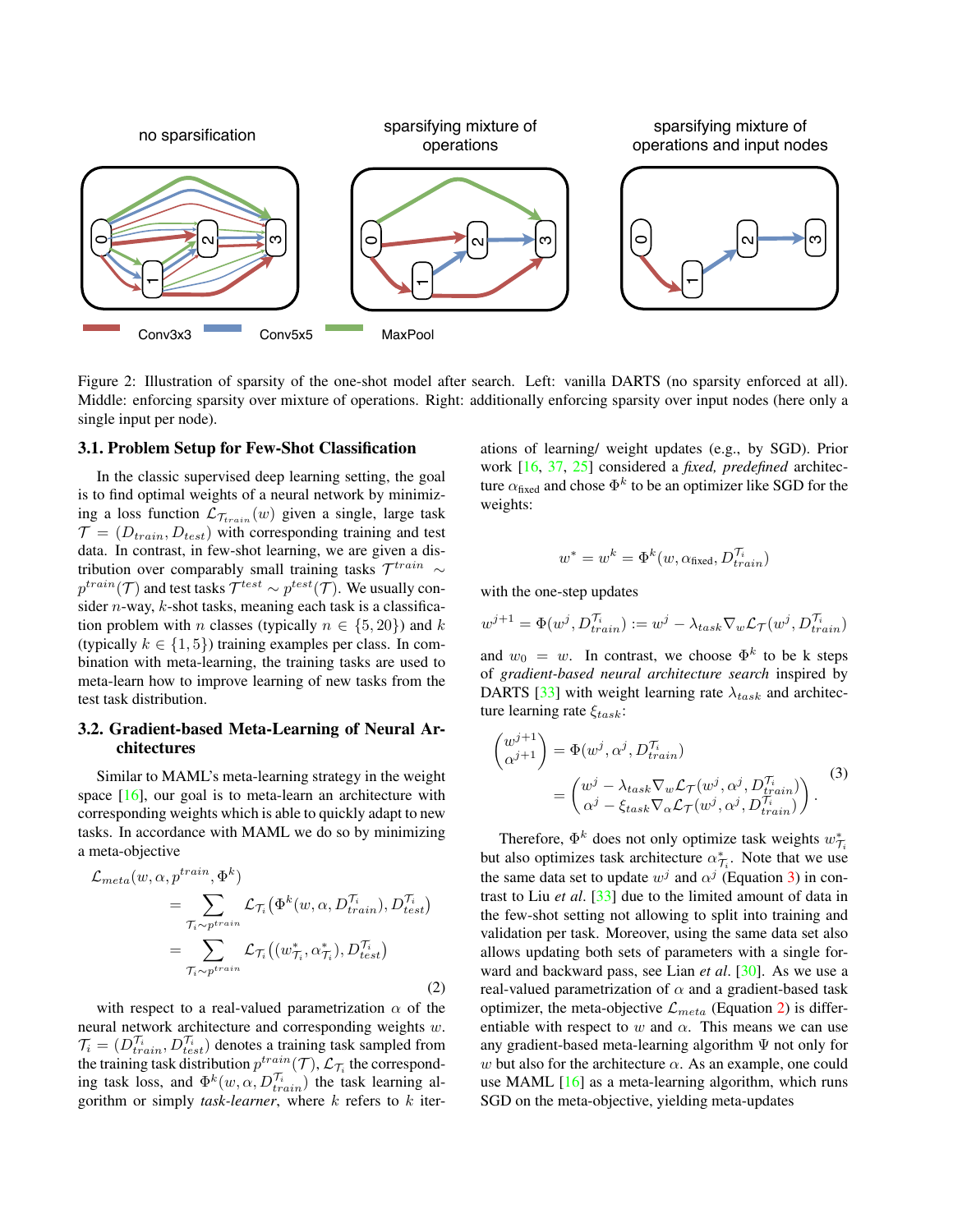<span id="page-4-3"></span><span id="page-4-1"></span>Algorithm 1 METANAS: Meta-Learning of Neural Architectures

|     | $1:$ Input:                                                                                                                       |
|-----|-----------------------------------------------------------------------------------------------------------------------------------|
|     | distribution over tasks $p(\mathcal{T})$ ,                                                                                        |
|     | task-learner $\Phi^k(w, a, D_{train}^{\tau_i})$ # e.g. DARTS [33]                                                                 |
|     | meta-learner $\Psi_w$ , $\Psi_\alpha$ # e.g. REPTILE [37]                                                                         |
|     | 2: Initialize $w_{meta}, \alpha_{meta}$                                                                                           |
|     | 3: while not converged do                                                                                                         |
| 4:  | Sample tasks $\mathcal{T}_1, \ldots, \mathcal{T}_n$ from $p(\mathcal{T})$                                                         |
| 5:  | for all $\tau_i$ do                                                                                                               |
| 6:  | $w_{\mathcal{T}_i}^*, \alpha_{\mathcal{T}_i}^* \leftarrow \Phi^k(w_{meta}, \alpha_{meta}, D_{train}^{\mathcal{T}_i})$             |
| 7:  | end for                                                                                                                           |
| 8:  | $w_{meta} \leftarrow \Psi_w(w_{meta}, \{w_{\mathcal{T}_i}^*, \alpha_{\mathcal{T}_i}^*, \mathcal{T}_i\}_{i=1}^n)$                  |
| 9:  | $\alpha_{meta} \leftarrow \Psi_{\alpha}(\alpha_{meta}, \{w_{\mathcal{T}_i}^*, \alpha_{\mathcal{T}_i}^*, \mathcal{T}_i\}_{i=1}^n)$ |
| 10: | end while                                                                                                                         |
|     | 11: <b>return</b> $w_{meta}, \alpha_{meta}$                                                                                       |

$$
\begin{aligned} &\binom{w_{meta}^{i+1}}{\alpha_{meta}^{i+1}} = \Psi^{MAML}(\alpha_{meta}^i, w_{meta}^i, p^{train}, \Phi^k) \\ &= \begin{pmatrix} w_{meta}^i - \lambda_{meta} \nabla_w \mathcal{L}_{meta}(w_{meta}^i, \alpha_{meta}^i, p^{train}, \Phi^k) \\ \alpha_{meta}^i - \xi_{meta} \nabla_\alpha \mathcal{L}_{meta}(w_{meta}^i, \alpha_{meta}^i, p^{train}, \Phi^k) \end{pmatrix} \end{aligned}
$$

or, as an alternative, one could use REPTILE [\[37\]](#page-10-4), which simply computes the updates as

$$
\begin{pmatrix} w_{meta}^{i+1} \\ \alpha_{meta}^{i+1} \end{pmatrix} = \Psi^{REPTILE}(\alpha_{meta}^i, w_{meta}^i, p^{train}, \Phi^k)
$$

$$
= \begin{pmatrix} w_{meta}^i + \lambda_{meta} \sum_{\tau_i} (w_{\tau_i}^* - w_{meta}^i) \\ \alpha_{meta}^i + \xi_{meta} \sum_{\tau_i} (a_{\tau_i}^* - \alpha_{meta}^i) \end{pmatrix} .
$$
(4)

We chose REPTILE for all our experiments due to its conceptual simplicity and computational efficiency compared to MAML. Note that one could also use different meta-learning algorithms for  $w_{meta}$  and  $\alpha_{meta}$ . However, we restrict ourselves to the same meta-learning algorithm for both for simplicity. We refer to Algorithm [1](#page-4-1) for a generic template of our proposed framework for meta-learning neural architectures and to Algorithm [2](#page-4-2) for a concrete implementation using DARTS as task learning and REPTILE as a meta-learning algorithm.

By incorporating a NAS algorithm directly into the metalearning algorithm, we can search for architectures with a single run of the meta-learning algorithm, while prior work [\[25\]](#page-10-5) required full meta-learning of hundreds of proposed architectures during the architecture search process. We highlight that Algorithm [1](#page-4-1) is agnostic in that it can be combined with any gradient-based NAS method and any gradient-based meta-learning method.

#### <span id="page-4-2"></span>Algorithm 2 Meta-Learning of Neural Architectures with DARTS and REPTILE

|     | $1:$ Input:                                                                                                                                                                                                                                                                                                                                                         |
|-----|---------------------------------------------------------------------------------------------------------------------------------------------------------------------------------------------------------------------------------------------------------------------------------------------------------------------------------------------------------------------|
|     | distribution over tasks $p(\mathcal{T})$ ,                                                                                                                                                                                                                                                                                                                          |
|     | task loss function $\mathcal{L}_{\mathcal{T}}$                                                                                                                                                                                                                                                                                                                      |
|     | 2: Initialize $w_{meta}, \alpha_{meta}$                                                                                                                                                                                                                                                                                                                             |
|     | 3: while not converged do                                                                                                                                                                                                                                                                                                                                           |
| 4:  | Sample tasks $\mathcal{T}_1, \ldots, \mathcal{T}_n$ from $p(\mathcal{T})$                                                                                                                                                                                                                                                                                           |
| 5:  | for all $\mathcal{T}_i$ do                                                                                                                                                                                                                                                                                                                                          |
| 6:  | $w_{\tau_i} \leftarrow w_{meta}$                                                                                                                                                                                                                                                                                                                                    |
| 7:  | $\alpha_{\mathcal{T}_i} \leftarrow \alpha_{meta}$                                                                                                                                                                                                                                                                                                                   |
| 8:  | for $j \leftarrow 1, \ldots, k$ do                                                                                                                                                                                                                                                                                                                                  |
| 9:  | $w_{\mathcal{T}_i} \leftarrow w_{\mathcal{T}_i} - \lambda_{task} \nabla_w \mathcal{L}_{\mathcal{T}}(w_{\mathcal{T}_i}, \alpha_{\mathcal{T}_i}, D_{train}^{\mathcal{T}_i}) \\ \alpha_{\mathcal{T}_i} \leftarrow \alpha_{\mathcal{T}_i} - \xi_{task} \nabla_{\alpha} \mathcal{L}_{\mathcal{T}}(w_{\mathcal{T}_i}, \alpha_{\mathcal{T}_i}, D_{train}^{\mathcal{T}_i})$ |
| 10: |                                                                                                                                                                                                                                                                                                                                                                     |
| 11: | end for                                                                                                                                                                                                                                                                                                                                                             |
| 12: | end for                                                                                                                                                                                                                                                                                                                                                             |
| 13: | $w_{meta} \leftarrow w_{meta} + \lambda_{meta} \sum_{\mathcal{T}_i} (w_{\mathcal{T}_i}^* - w_{meta}^i)$                                                                                                                                                                                                                                                             |
| 14: | $\alpha_{meta} \leftarrow \alpha_{meta} + \xi_{meta} \sum_{\tau_i} (a_{\tau_i}^* - \alpha_{meta}^i)$                                                                                                                                                                                                                                                                |
|     | $15:$ end while                                                                                                                                                                                                                                                                                                                                                     |
|     | 16: <b>return</b> $w_{meta}, \alpha_{meta}$                                                                                                                                                                                                                                                                                                                         |
|     |                                                                                                                                                                                                                                                                                                                                                                     |

### <span id="page-4-0"></span>4. Task-dependent Architecture Adaptation

Using a NAS algorithm as a task optimizer does not only allow directly incorporating architecture search into the meta-training loop, but it also allows an adaptation of the found meta-architecture after meta-learning to new tasks (i.,e., during meta-testing). That is, it allows in principle finding a *task-dependent architecture*, compare Algorithm [3.](#page-5-1) This is in contrast to prior work where the architecture is always fixed during meta-testing [\[16,](#page-9-4) [37\]](#page-10-4). Also prior work using NAS for meta-learning  $[25]$  searches for a single architecture that is then shared across all tasks.

Unfortunately, the task-dependent architecture obtained by the DARTS task optimizer is non-sparse, that is, the  $\alpha_{\tau_i}$ do not lead to mixture weights being strictly 0 or 1, compare Figure [2](#page-3-0) (left) for an illustration. As discussed in Section [2,](#page-2-1) DARTS addresses this issue with a hard-pruning strategy at the end of the architecture search to obtain the final architecture from the one-shot model (line 8 in Algorithm [3\)](#page-5-1). Since this hard-pruning deteriorates performance heavily (see Appendix [A.1\)](#page-12-0), the pruned architectures require retraining. This is particularly problematic in a few-shot learning setting as it requires meta re-training all the task-dependent architectures. This is the approach followed by  $[30]$ , but it unfortunately increases the cost of a single task training during meta-testing from a few steps of the task optimizer to essentially a full meta-training run of MAML/REPTILE with a fixed architecture.

We now propose a method to remove the need for retraining by proposing two modification to DARTS that essentially re-parameterize the search space and substantially alleviate the drop in performance resulting from hard-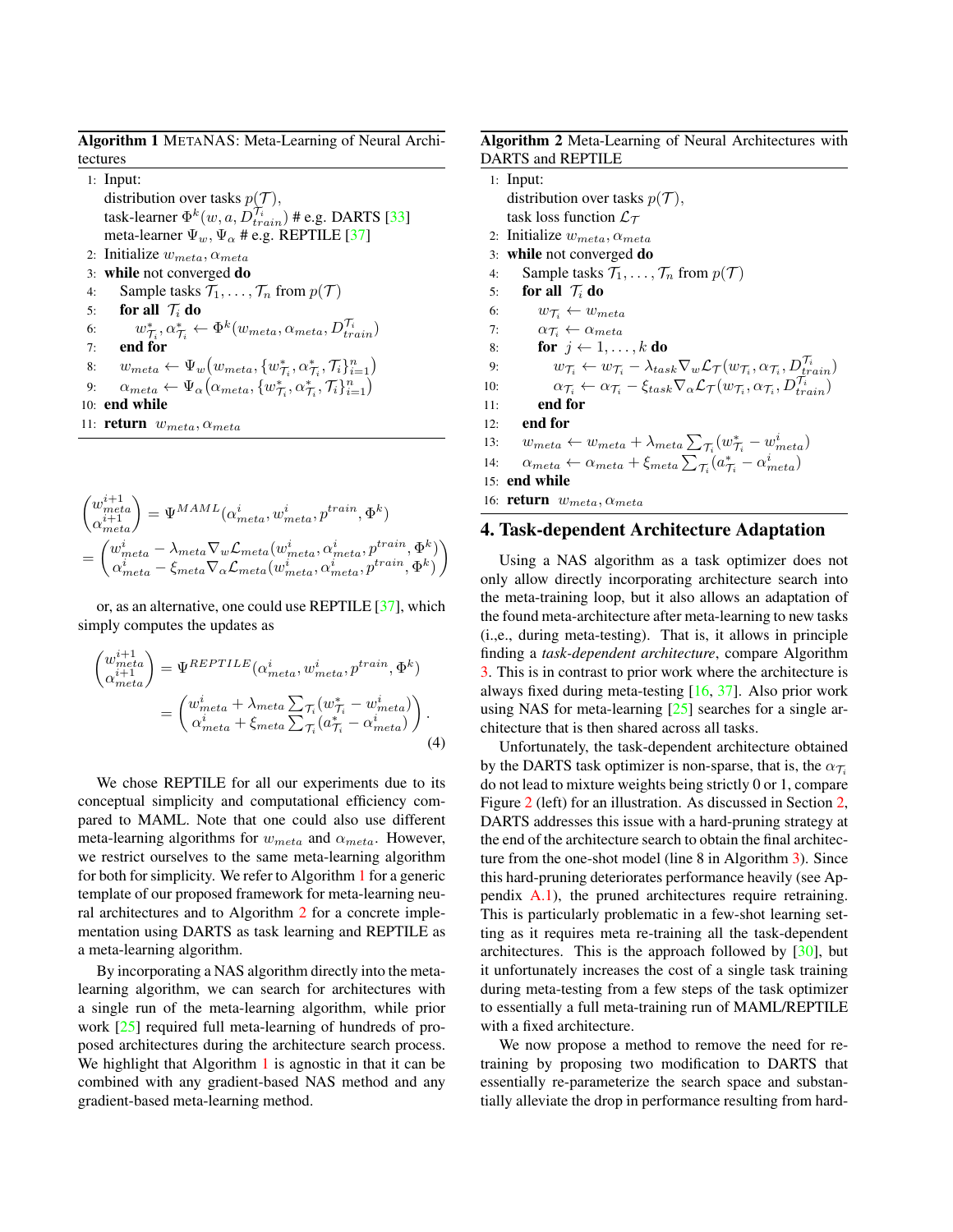<span id="page-5-2"></span><span id="page-5-0"></span>

Figure 3: Conceptual illustration of the architectures at different stages of METANAS. Left: after initializing the one-shot model. Middle: meta-learned architecture. Right: architecture adapted to respective tasks based on meta-architecture. Colours of the edges (red, blue, green) denote different operations (Conv3x3, Conv5x5 and MaxPooling, respectively. Linewidth of edges visualizes size of architectural weights  $\alpha$  (i.e., large line-width correspond to large  $\alpha$  values).

<span id="page-5-1"></span>Algorithm 3 Learning of new task after meta-learning (i.e., meta-testing) with DARTS.

1: Input: new task  $\mathcal{T} = (D_{train}, D_{test})$ meta-learned architecture and weights  $\alpha_{meta}$ ,  $w_{meta}$ 2:  $w_{\mathcal{T}} \leftarrow w_{meta}$ 3:  $\alpha_{\tau} \leftarrow \alpha_{meta}$ 4: for  $j \leftarrow 1, \ldots, k$  do 5:  $w_{\mathcal{T}} \leftarrow w_{\mathcal{T}} - \lambda_{task} \nabla_w \mathcal{L}_{\mathcal{T}}(w_{\mathcal{T}}, \alpha_{\mathcal{T}}, D_{train})$ 6:  $\alpha_{\mathcal{T}} \leftarrow \alpha_{\mathcal{T}} - \xi_{task} \nabla_{\alpha} \mathcal{L}_{\mathcal{T}}(w_{\mathcal{T}}, \alpha_{\mathcal{T}}, D_{train})$ 7: end for 8:  $\bar{\alpha}_{\mathcal{T}} \leftarrow \text{PRUNE}(\alpha_{\mathcal{T}})$ 9: Evaluate  $D_{test}$  with  $\bar{\alpha}_{\mathcal{T}}$ ,  $w_{\mathcal{T}}$ 

pruning. This is achieved by enforcing the mixture weights  $\hat{\alpha}$  of the mixed operations to slowly converge to 0 or 1 during task training while giving the operation weights time to adapt to this soft pruning.

#### 4.1. Soft-Pruning of Mixture over Operations

The first modification sparsifies the mixture weights of the operations forming a mixed operation that transforms node  $i$  to node  $j$ . We achieve this by changing the normalization of the mixture weights  $\hat{\alpha}^{i,j}_{o}$  from Equation [1](#page-2-2) to become increasingly sparse, that is: more similar to a onehot encoding for every  $i, j$ . To achieve this, we add a temperature  $\tau_{\alpha}$  that is annealed to 0 over the course of a task training:

$$
\hat{\alpha}_{\tau_{\alpha}}^{i,j}(o) = \frac{\exp(\alpha_o^{i,j}/\tau_{\alpha})}{\sum_{o' \in \mathcal{O}} \exp(\alpha_o^{i,j}/\tau_{\alpha})}.
$$
 (5)

A similar approach was proposed by  $[54]$  and  $[11]$  in the context of relaxing discrete distributions via the Gumbel distribution [\[24,](#page-10-17) [34\]](#page-10-18). Note that this results in (approximate) one-hot mixture weights in a single mixed operation (compare Figure [2](#page-3-0) (middle) for an illustration); however, the sum over all  $j - 1$  possible input nodes  $0, \ldots, j - 1$  in Equation  $1$  is still non-sparse, meaning node  $j$  is still connected to all prior nodes. As DARTS selects only the top  $k (k = 2$  in the default) input nodes, we need additionally also to sparsify across the possible input nodes (that is a soft-pruning of them) rather than just summing them up (as done in Equation [1\)](#page-2-2), see Figure [2](#page-3-0) (right) for an illustration.

#### 4.2. Soft-Pruning of Mixture over Input Nodes

A natural choice to also sparsify the inputs would be to also introduce weights  $\beta^{i,j}$  of the inputs and sparsify them the same way as the operations' weights by annealing a temperature  $\tau_\beta$  to 0 over the course of a task training:

$$
x^{(j)} = \sum_{i < j} \frac{\exp(\beta^{i,j}/\tau_{\beta})}{\sum_{k < j} \exp(\beta^{k,j}/\tau_{\beta})} MixedOp(x^{(i)}) \tag{6}
$$

Unfortunately, this would results in selecting exactly one input rather than a predefined number of inputs (e.g., the literature default 2 [\[60,](#page-11-8) [54,](#page-11-13) [33\]](#page-10-9)). Instead, we weight *every combination* of k inputs to allow an arbitrary number of inputs  $k$ :

$$
x^{(j)} = \sum_{\mathbf{i}=\{i_1,\dots,i_k\} \in \mathcal{I}} \frac{\exp(\beta^{\mathbf{i},j}/\tau_\beta)}{\sum_{\mathbf{k} \in \mathcal{I}} \exp(\beta^{\mathbf{k},j}/\tau_\beta)}.
$$
  

$$
\left(MixedOp(x^{(i_1)}) + \dots + MixedOp(x^{(i_k)})\right),
$$
 (7)

where  $\mathcal{I} = \{\{i_1, \ldots, i_k\} | \{i_1, \ldots, i_k\} \subseteq \{0, \ldots, j-1\} \}$ denotes the set of all combinations of inputs of size  $k$ . This introduces  $\binom{j}{k}$  additional parameters per node, which is negligible for practical settings with  $j \leq 5$ . The input weights  $\beta^{k,j}$  are optimized along with the operation's weights  $\alpha$ . Note that we simply subsume  $\alpha$  and  $\beta$  into  $\alpha$  in Algorithm [3.](#page-5-1)

With these two modifications, we can now not only find task-dependent optimal weights (given meta-weights)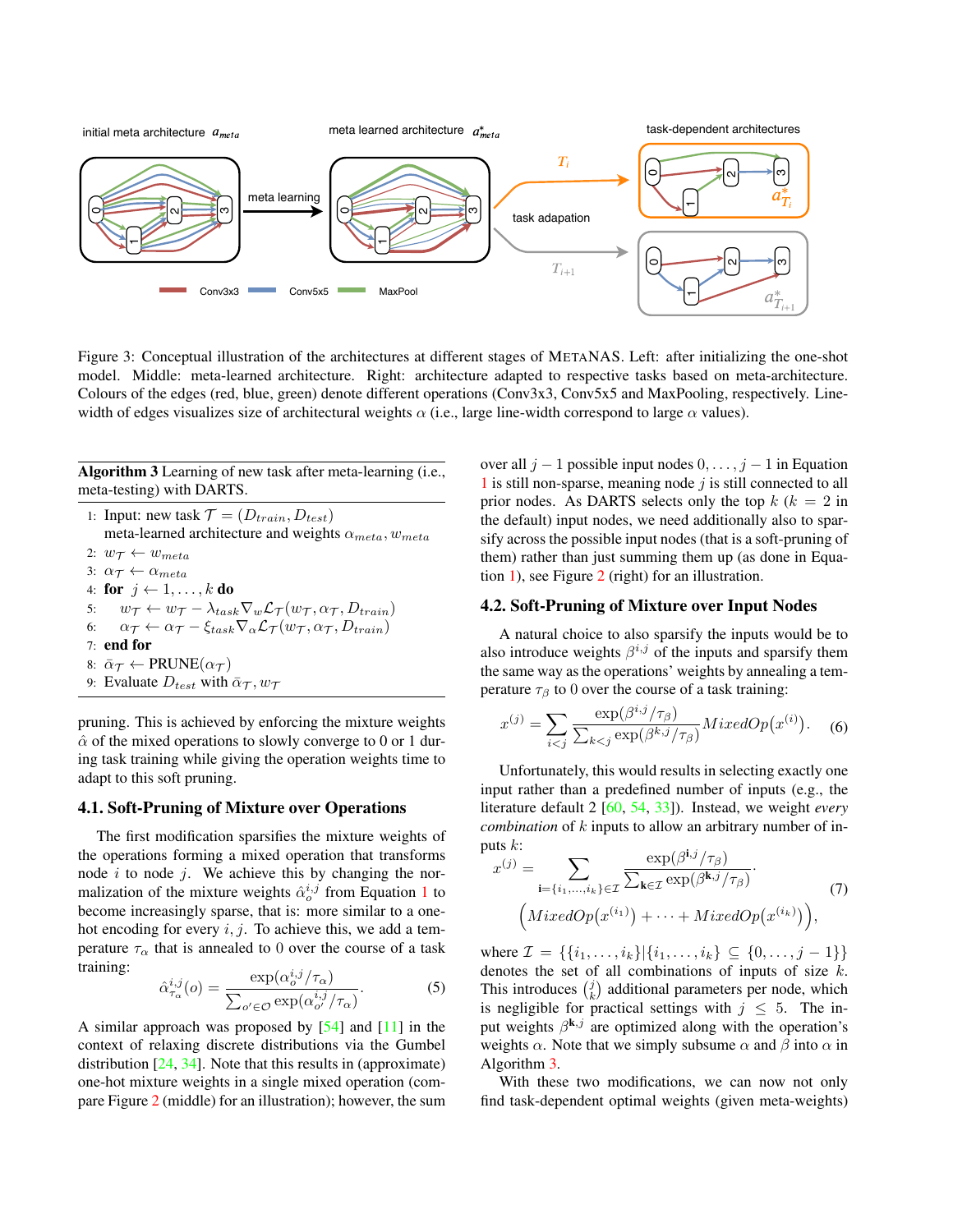<span id="page-6-2"></span><span id="page-6-1"></span>

|                | Omniglot   |                      |                   | MiniImagenet |                  |                  |
|----------------|------------|----------------------|-------------------|--------------|------------------|------------------|
| Architecture   | Parameters | $1$ -shot, $20$ -way | $5$ -shot, 20-way | Parameters   | 1-shot $.5$ -way | 5-shot, 5-way    |
| <b>REPTILE</b> | 114k       | $89.33 \pm 0.07$     | $97.00 \pm 0.20$  | 128k         | $48.17 \pm 0.93$ | $67.03 \pm 0.18$ |
| AutoMeta       | 116k       | $95.60 \pm 0.12$     | $98.90 \pm 0.12$  | 137k         | $50.50 \pm 0.76$ | $68.47 \pm 0.27$ |
| <b>METANAS</b> | 108k       | $94.40 \pm 0.61$     | $98.83 \pm 0.18$  | 130k         | $54.86\pm0.77$   | $71.07 + 0.13$   |

Table 1: Results (mean  $\pm 2\times$  standard error of mean for 3 independent runs) on different data sets and different few-shot tasks. For all architecture, REPTILE was used as a meta-learning algorithm and all results were obtained using the same training pipeline to ensure a fair comparison. Accuracy in %. Number of parameters for METANAS is averaged across task-adaptations and seeds.

but also find task-dependent architectures (given a metaarchitecture) that can be hard pruned without notable drop in performance, and thus without retraining. We refer to Appendix [A.1](#page-12-0) for a comparison of the three different pruning strategies discussed on a standard NAS setting on CIFAR-10 (single task). While in theory we can now enforce a one-hot encoding of the mixture operation as well as over the input nodes, we empirically found that it is sometimes helpful to not choose the minimal temperature too small but rather allow a few (usually not more than two) weights larger than 0 instead of hard forcing an one-hot encoding. At the end of each task learning, we then simply keep all operations and input nodes with corresponding weight  $\hat{\alpha}$  larger than some threshold (e.g.,  $\hat{\alpha} > 0.01$ ), while all others are pruned.

# <span id="page-6-0"></span>5. Experiments

We evaluate our proposed method on the standard fewshot image recognition benchmarks Omniglot [\[26\]](#page-10-19) and MiniImagenet (as proposed by  $[40]$ ) in the *n*-way, *k*-shot setting (as proposed by  $[52]$ ), meaning that a few-shot learning task is generated by random sampling  $n$  classes from either Omniglot or MiniImagenet and  $k$  examples for each of the *n* classes. We refer to  $[52]$  for more details.

### <span id="page-6-3"></span>5.1. Comparison under the same meta-learning algorithm.

We first compare against the architectures from the original REPTILE [\[37\]](#page-10-4) paper and from AutoMeta [\[25\]](#page-10-5) when training all models with the same meta-learning algorithm, namely REPTILE. This ensures a fair comparison and differences in performance can be clearly attributed to differences in the architecture. We re-train the architectures from REPTILE and AutoMeta with our own training pipeline for 30, 000 meta epochs (which we found to be sufficient to approximately reproduce results from the REPTILE paper) to further ensure that all architectures are trained under identical conditions. A detailed description of the experimental setup including all hyperparameters can be found in Appendix [A.2](#page-12-1) in the supplementary material.

For our method, we consider the following search space based on DARTS and AutoMeta: we search for a normal and reduction cell (which is common practice in the NAS literature [\[60,](#page-11-8) [33,](#page-10-9) [54,](#page-11-13) [7,](#page-9-1) [55\]](#page-11-14)). Both cells are composed of three intermediate nodes (i.e., hidden states). The set of candidate operations is *MaxPool3x3, AvgPool3x3, SkipConnect, Conv1x5-5x1, Conv3x3, SepConv3x3, DilatedConv3x3*. Our models are composed of 4 cells, with the first and third cells being normal cells and the second and forth cell being reduction cells. The number of filters is constant throughout the whole network (rather than doubling the filters whenever the spatial resolution decreases); it is set so that the pruned models match the size (in terms of number of parameters) of the REPTILE and AutoMeta models to ensure a fair comparison. We consider models in the regime of 100, 000 parameters. Note that, in contrast to DARTS, we optimize the architectural parameters also on training data (rather than validation data) due to very limited amount of data in the few-shot setting not allowing a validation split per task.

The results are summarized in Table [1.](#page-6-1) In the 1-shot, 20-way Omniglot experiment, METANAS achieves slightly inferior performance compared to AutoMeta, while both models are on-par for the 5-shot, 20-way setting. Both architectures outperform the vanilla REPTILE architecture. On both MiniImagenet settings, METANAS outperforms AutoMeta, while AutoMeta outperforms REPTILE. In summary, METANAS always outperforms the original REP-TILE model while it is on-par with AutoMeta. We highlight that METANAS achieves this while being more than 10x more efficient than AutoMeta; the AutoMeta authors report computational costs in the order of *100 GPU days* while METANAS was run for approximately *one week on a single GPU*, requiring only a single run of meta-training. METANAS adapts the architecture to tasks; see Figure [5](#page-14-0) in the Appendix for an illustration of the different model sizes for each experiment and each seed. Typically, the task adaptation results in a few different architectures, indicating that not much adaptation is required for MiniImagenet and Omniglot. Please also refer to Figure [4](#page-7-1) for the most common cells for MiniImagenet and Omniglot.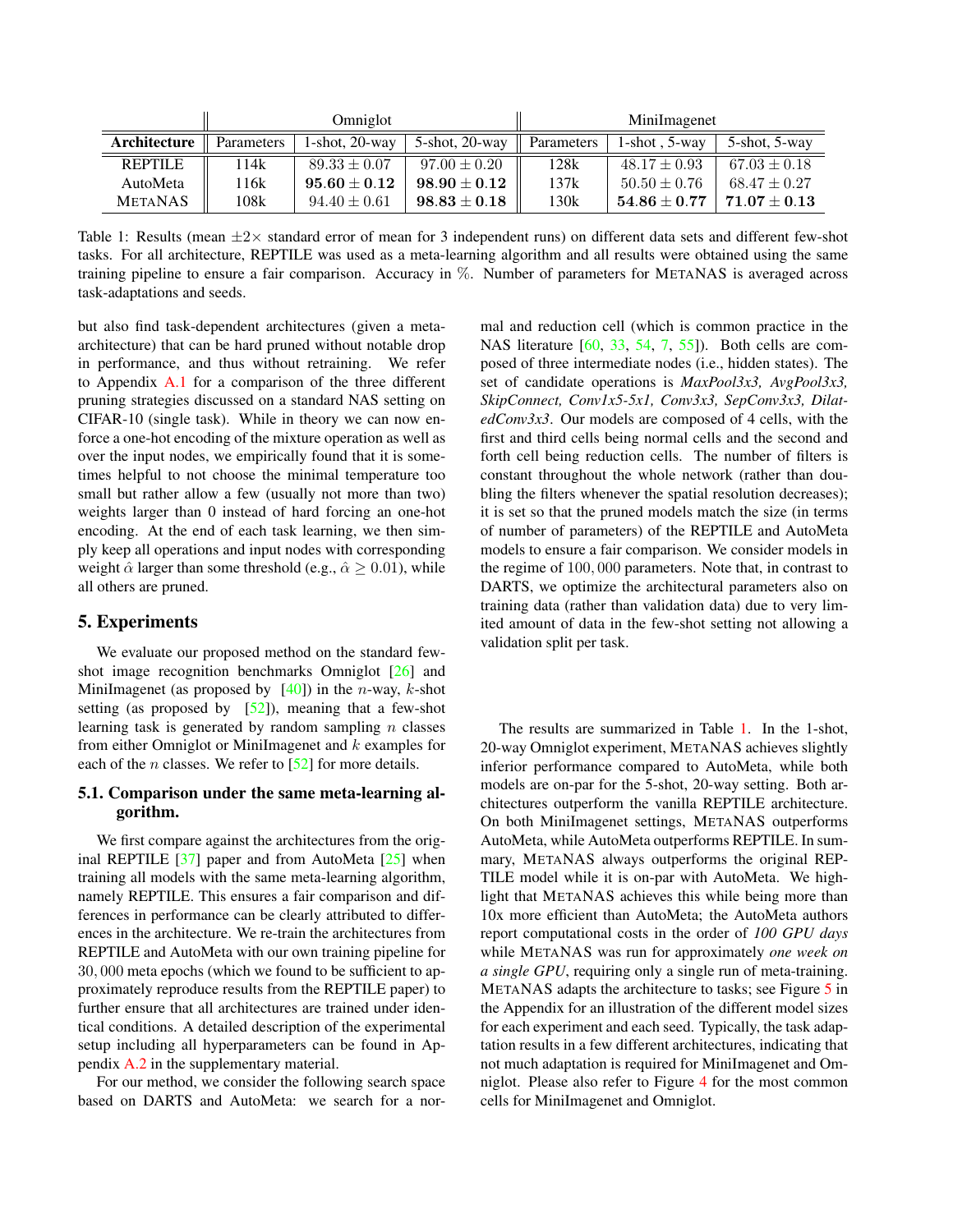<span id="page-7-5"></span><span id="page-7-1"></span>

(c) Normal cell (MiniImagenet). (d) Reduction cell (MiniImagenet).

Figure 4: The most common normal and reduction cell found by METANAS that are used for the evaluation in Section [5.2.](#page-7-2)

# <span id="page-7-2"></span>5.2. Scaling up architectures and comparison to other meta-learning algorithms.

We now compare to other meta-learning algorithms in the fixed architecture setting; that is: we use METANAS not with task-dependent architectures but with a single fixed architecture extracted after running METANAS. For this, we extract the most common used task-dependent architecture (see Figure [4\)](#page-7-1) and scale it up by using more channels and cells. We retrain the resulting architecture, which has approximately 1.1 million parameters, for more meta-epochs and with stronger regularization, which is common practice in the NAS literature  $[60, 41, 33, 54, 7]$  $[60, 41, 33, 54, 7]$  $[60, 41, 33, 54, 7]$  $[60, 41, 33, 54, 7]$  $[60, 41, 33, 54, 7]$  $[60, 41, 33, 54, 7]$  $[60, 41, 33, 54, 7]$  $[60, 41, 33, 54, 7]$  $[60, 41, 33, 54, 7]$ . Please refer to Appendix [A.2](#page-12-1) for details. Note that naively enlarging models for few-shot learning without regularization does not necessarily improve performance due to overfitting as reported by [\[40,](#page-10-10) [16\]](#page-9-4).

Results are presented in Table [2.](#page-7-3) Again, METANAS improves over the standard REPTILE architecture and AutoMeta. Compared to other methods that meta-learn an initial set of parameters (first block), METANAS significantly outperforms all other methods on MiniImagenet and achieves new state-of-the-art performance. On Omniglot, METANAS is on-par with MAML++. As MAML++ outperforms REPTILE as a meta-learning algorithm, it is likely that using MAML++ in combination with METANAS would further improve our results. Also compared to other meta-learning approaches (second block), METANAS is on par or outperforms them while employing a significantly smaller architecture (1 million parameters for METANAS compared to more than 10 million for TADAM [\[38\]](#page-10-20), LEO [\[43\]](#page-10-21) and MetaOptNet [\[28\]](#page-10-22)).

<span id="page-7-3"></span>

|                              |       | MiniImagenet                       |                              | Omniglot            |
|------------------------------|-------|------------------------------------|------------------------------|---------------------|
| Method                       |       | # params $\parallel$ 1-shot, 5-way | 5-shot, $5$ -way $\parallel$ | $1$ -shot, $20$ way |
| MAML[16]                     | 30k   | $48.7 \pm 1.8$                     | $63.1 \pm 0.9$               | $95.8 \pm 0.03$     |
| $MAML++[1]$                  |       | $52.2 + 0.3$                       | $68.3 \pm 0.4$               | $97.65 \pm 0.05$    |
| $T-NAS++[30]$                | 27k   | $54.1 + 1.4$                       | $69.6 \pm 0.9$               |                     |
| REPTILE[37]                  | 30k   | $50.00 \pm 0.3$                    | $66.0 \pm 0.6$               | $89.43 \pm 0.14$    |
| AutoMeta $[25]$              | 100k  | $57.6 + 0.2$                       | $74.7 \pm 0.2$               |                     |
| METANAS <sup>*</sup>         | 1.1M  | $63.1 + 0.3$                       | $79.5 + 0.2$                 | $97.87 \pm 0.07$    |
| <b>TADAM</b> [38]            | 12M   | $58.5 \pm 0.3$                     | $76.7 \pm 0.3$               |                     |
| MetaOptNet [28] <sup>1</sup> | 12M   | $61.1 \pm 0.6$                     | $77.4 \pm 0.5$               |                     |
| LEO $[43]$                   | 36.5M | $61.8 \pm 0.1$                     | $77.6 \pm 0.1$               |                     |

Table 2: Comparison to other meta-learning algorithm. The first block contains methods that, similar to ours, learn an initial set of parameters that is quickly adapted to new tasks. The second block contains other meta-learning methods. Here we list the numbers stated in other papers. METANAS <sup>∗</sup> denotes the results of our proposed method after increasing model size, regularization and a longer meta-training period. Accuracy in %.

# <span id="page-7-0"></span>6. Conclusion

We have proposed METANAS, the first method which fully integrates gradient-based meta-learning with neural architecture search. METANAS allows meta-learning a neural architecture along with the weights and adapting it to *task-dependent architectures* based on few labeled datapoints and with only a few steps of gradient descent. We have also proposed an extension of DARTS [\[33\]](#page-10-9) that reduces the performance drop incurred during hard-pruning, which might be of independent interest. Empirical results on standard few-shot learning benchmarks show the superiority with respect to simple CNNs mostly used in few-shot learning so far. METANAS is on-par or better than other methods applying NAS to few-shot learning while being significantly more efficient. After scaling the found architectures up, METANAS significantly improves the state-of-

<span id="page-7-4"></span><sup>&</sup>lt;sup>1</sup>We report results without label smoothing and without training on the validation set, as this is also not used in our work.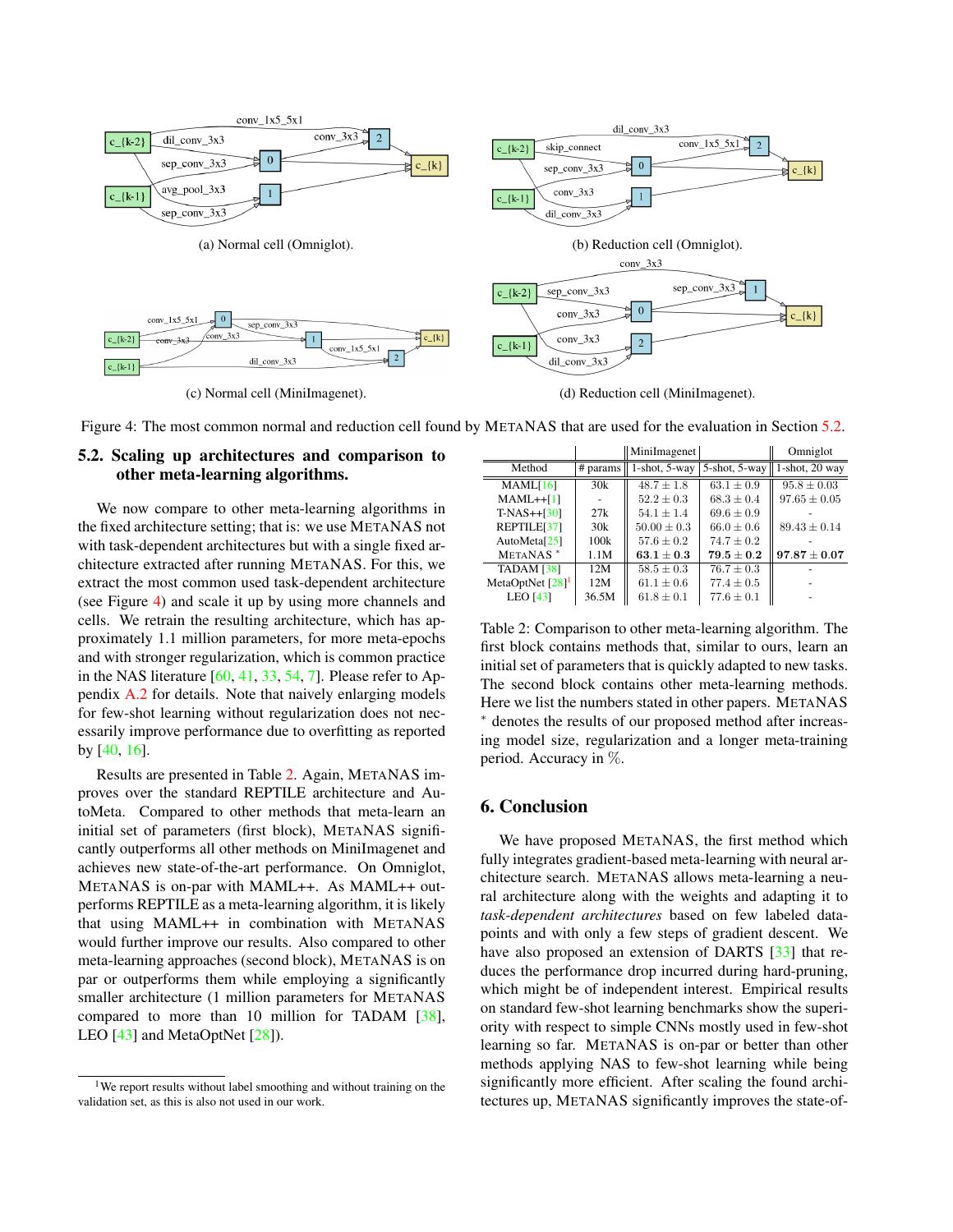<span id="page-8-0"></span>the-art on MiniImagenet, achieving 63.1% accuracy in the 1-shot, 5-way setting and 79.5% in the 5-shot, 5 way setting.

As our framework is agnostic with respect to the metalearning algorithm as well as to the differentiable architecture search method, our empirical results can likely be improved by using more sophisticated meta-learning methods such as MAML++ [\[1\]](#page-9-9) and more sophisticated differentiable architecture search methods such as ProxylessNAS [\[7\]](#page-9-1). In the future, we plan to extend our framework beyond few shot classification to other multi-task problems.

#### Acknowledgments

The authors acknowledge support by the European Research Council (ERC) under the European Union's Horizon 2020 research and innovation programme through grant no. 716721, and by BMBF grant DeToL.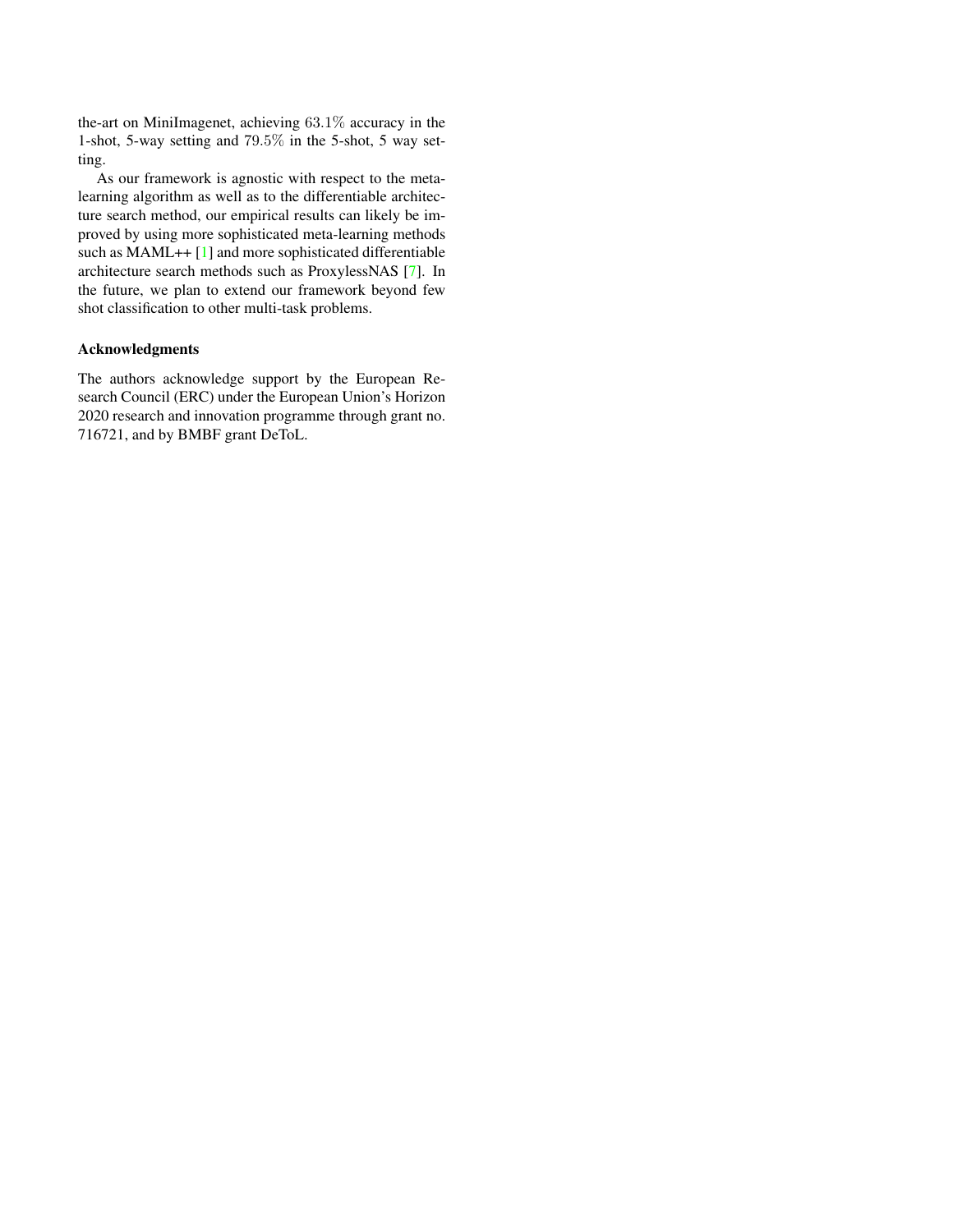#### <span id="page-9-9"></span>References

- [1] Antreas Antoniou, Harrison Edwards, and Amos Storkey. How to train your MAML. In *International Conference on Learning Representations*, 2019. [2,](#page-1-1) [8,](#page-7-5) [9](#page-8-0)
- <span id="page-9-11"></span>[2] Bowen Baker, Otkrist Gupta, Nikhil Naik, and Ramesh Raskar. Designing neural network architectures using reinforcement learning. In *International Conference on Learning Representations*, 2017. [3](#page-2-3)
- <span id="page-9-17"></span>[3] Bowen Baker, Otkrist Gupta, Ramesh Raskar, and Nikhil Naik. Accelerating Neural Architecture Search using Performance Prediction. In *NIPS Workshop on Meta-Learning*, 2017. [3](#page-2-3)
- <span id="page-9-16"></span>[4] Gabriel Bender, Pieter-Jan Kindermans, Barret Zoph, Vijay Vasudevan, and Quoc Le. Understanding and simplifying one-shot architecture search. In *International Conference on Machine Learning*, 2018. [3](#page-2-3)
- <span id="page-9-15"></span>[5] Andrew Brock, Theo Lim, J.M. Ritchie, and Nick Weston. SMASH: One-shot model architecture search through hypernetworks. In *International Conference on Learning Representations*, 2018. [3](#page-2-3)
- <span id="page-9-13"></span>[6] Han Cai, Tianyao Chen, Weinan Zhang, Yong Yu, and Jun Wang. Efficient architecture search by network transformation. In *AAAI*, 2018. [3](#page-2-3)
- <span id="page-9-1"></span>[7] Han Cai, Ligeng Zhu, and Song Han. ProxylessNAS: Direct neural architecture search on target task and hardware. In *International Conference on Learning Representations*, 2019. [1,](#page-0-1) [7,](#page-6-2) [8,](#page-7-5) [9,](#page-8-0) [13](#page-12-2)
- <span id="page-9-3"></span>[8] Liang-Chieh Chen, Maxwell Collins, Yukun Zhu, George Papandreou, Barret Zoph, Florian Schroff, Hartwig Adam, and Jon Shlens. Searching for efficient multi-scale architectures for dense image prediction. In S. Bengio, H. Wallach, H. Larochelle, K. Grauman, N. Cesa-Bianchi, and R. Garnett, editors, *Advances in Neural Information Processing Systems 31*, pages 8713–8724. Curran Associates, Inc., 2018. [1](#page-0-1)
- <span id="page-9-10"></span>[9] Liu Chenxi, Chen Liang Chieh, Schroff Florian, Adam Hartwig, Hua Wei, Yuille Alan L., and Fei Fei Li. Auto-deeplab: Hierarchical neural architecture search for semantic image segmentation. In *Conference on Computer Vision and Pattern Recognition*, 2019. [3](#page-2-3)
- <span id="page-9-20"></span>[10] Tristan Deleu, Tobias Würfl, Mandana Samiei, Joseph Paul Cohen, and Yoshua Bengio. Torchmeta: A Meta-Learning library for PyTorch, 2019. Available at: https://github.com/tristandeleu/pytorch-meta. [13](#page-12-2)
- <span id="page-9-19"></span>[11] Xuanyi Dong and Yi Yang. Searching for a robust neural architecture in four gpu hours. In *Proceedings of the IEEE Conference on Computer Vision and Pattern Recognition (CVPR)*, pages 1761–1770, 2019. [6](#page-5-2)
- <span id="page-9-12"></span>[12] Thomas Elsken, Jan Hendrik Metzen, and Frank Hutter. Simple And Efficient Architecture Search for Convolutional Neural Networks. In *NIPS Workshop on Meta-Learning*, 2017. [3](#page-2-3)
- <span id="page-9-14"></span>[13] Thomas Elsken, Jan Hendrik Metzen, and Frank Hutter. Efficient multi-objective neural architecture search via lamarckian evolution. In *International Conference on Learning Representations*, 2019. [3](#page-2-3)
- <span id="page-9-0"></span>[14] Thomas Elsken, Jan Hendrik Metzen, and Frank Hutter. Neural architecture search: A survey. *Journal of Machine Learning Research*, 20(55):1–21, 2019. [1,](#page-0-1) [3](#page-2-3)
- <span id="page-9-18"></span>[15] Stefan Falkner, Aaron Klein, and Frank Hutter. BOHB: Robust and efficient hyperparameter optimization at scale. In Jennifer Dy and Andreas Krause, editors, *Proceedings of the 35th International Conference on Machine Learning*, volume 80 of *Proceedings of Machine Learning Research*, pages 1437– 1446, Stockholmsmässan, Stockholm Sweden, 10–15 Jul 2018. PMLR. [3](#page-2-3)
- <span id="page-9-4"></span>[16] Chelsea Finn, Pieter Abbeel, and Sergey Levine. Model-agnostic meta-learning for fast adaptation of deep networks. In Doina Precup and Yee Whye Teh, editors, *Proceedings of the 34th International Conference on Machine Learning*, volume 70 of *Proceedings of Machine Learning Research*, pages 1126–1135, International Convention Centre, Sydney, Australia, 06– 11 Aug 2017. PMLR. [1,](#page-0-1) [2,](#page-1-1) [3,](#page-2-3) [4,](#page-3-3) [5,](#page-4-3) [8](#page-7-5)
- <span id="page-9-8"></span>[17] Chelsea Finn, Kelvin Xu, and Sergey Levine. Probabilistic model-agnostic meta-learning. In S. Bengio, H. Wallach, H. Larochelle, K. Grauman, N. Cesa-Bianchi, and R. Garnett, editors, *Advances in Neural Information Processing Systems 31*, pages 9516– 9527. Curran Associates, Inc., 2018. [2](#page-1-1)
- <span id="page-9-6"></span>[18] Sebastian Flennerhag, Pablo Garcia Moreno, Neil Lawrence, and Andreas Damianou. Transferring knowledge across learning processes. In *International Conference on Learning Representations*, 2019. [2](#page-1-1)
- <span id="page-9-7"></span>[19] Sebastian Flennerhag, Andrei A. Rusu, Razvan Pascanu, Francesco Visin, Hujun Yin, and Raia Hadsell. Meta-learning with warped gradient descent. In *International Conference on Learning Representations*, 2020. [2](#page-1-1)
- <span id="page-9-2"></span>[20] Golnaz Ghiasi, Tsung-Yi Lin, and Quoc V. Le. Nasfpn: Learning scalable feature pyramid architecture for object detection. In *The IEEE Conference on Computer Vision and Pattern Recognition (CVPR)*, June 2019. [1](#page-0-1)
- <span id="page-9-5"></span>[21] Sepp Hochreiter, A. Steven Younger, and Peter R. Conwell. Learning to learn using gradient descent. In Georg Dorffner, Horst Bischof, and Kurt Hornik, editors, *Artificial Neural Networks — ICANN 2001*,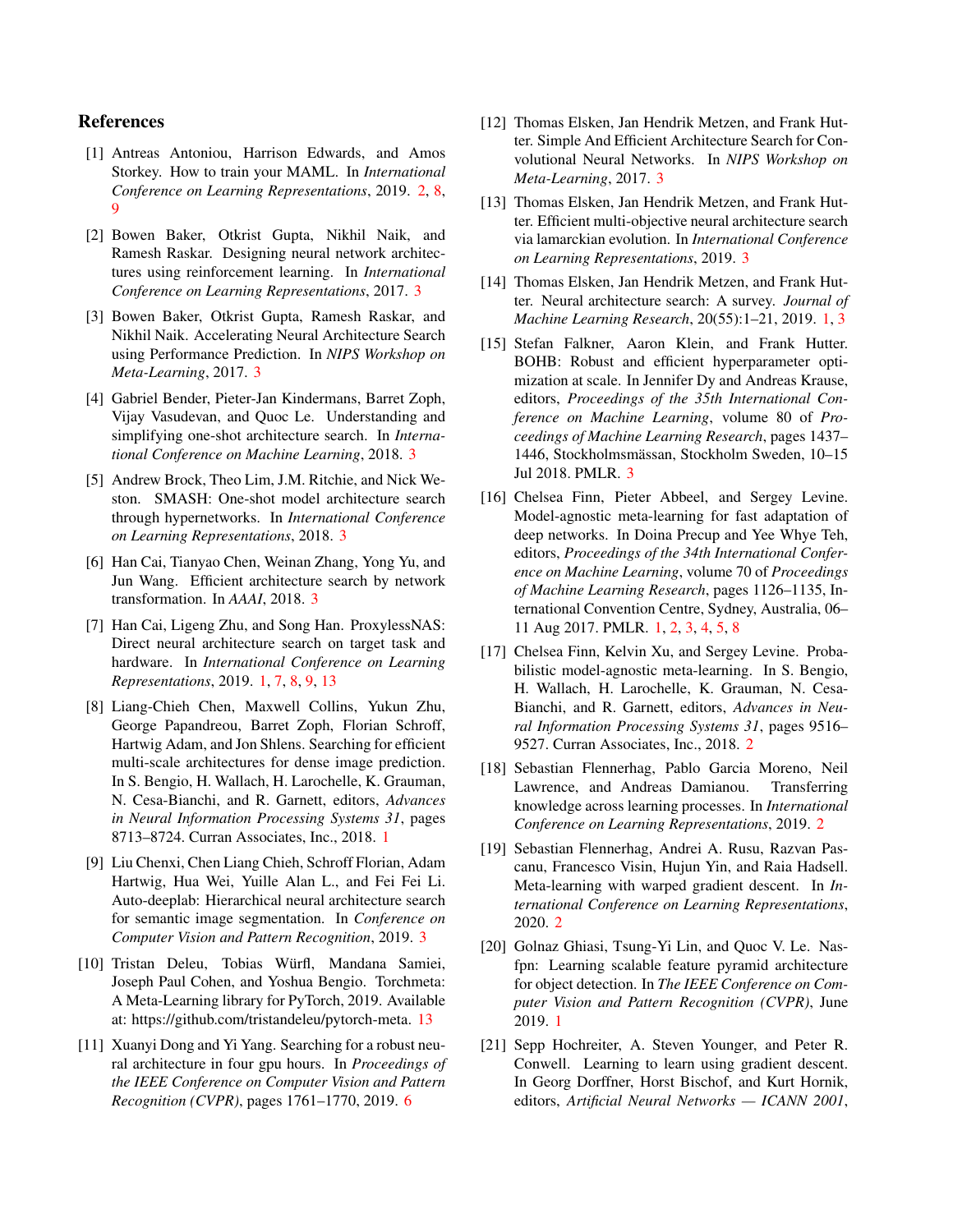pages 87–94, Berlin, Heidelberg, 2001. Springer Berlin Heidelberg. [2](#page-1-1)

- <span id="page-10-11"></span>[22] Timothy Hospedales, Antreas Antoniou, Paul Micaelli, and Amos Storkey. Meta-learning in neural networks: A survey, 2020. [2](#page-1-1)
- <span id="page-10-15"></span>[23] Frank Hutter, Lars Kotthoff, and Joaquin Vanschoren, editors. *Automated Machine Learning: Methods, Systems, Challenges*. Springer, 2018. In press, available at http://automl.org/book. [3](#page-2-3)
- <span id="page-10-17"></span>[24] Eric Jang, Shixiang Gu, and Ben Poole. Categorical reparameterization with gumbel-softmax. 2017. [6](#page-5-2)
- <span id="page-10-5"></span>[25] Jaehong Kim, Youngduck Choi, Moonsu Cha, Jung Kwon Lee, Sangyeul Lee, Sungwan Kim, Yongseok Choi, and Jiwon Kim. Auto-meta: Automated gradient based meta learner search. *arXiv preprint*, 2018. [1,](#page-0-1) [2,](#page-1-1) [3,](#page-2-3) [4,](#page-3-3) [5,](#page-4-3) [7,](#page-6-2) [8](#page-7-5)
- <span id="page-10-19"></span>[26] Brenden M. Lake, Ruslan Salakhutdinov, and Joshua B. Tenenbaum. Human-level concept learning through probabilistic program induction. *Science*, 350(6266):1332–1338, 2015. [7](#page-6-2)
- <span id="page-10-6"></span>[27] Brenden M. Lake, Tomer D. Ullman, Joshua B. Tenenbaum, and Samuel J. Gershman. Building machines that learn and think like people. *Behavioral and Brain Sciences*, 40:e253, 2017. [2](#page-1-1)
- <span id="page-10-22"></span>[28] Kwonjoon Lee, Subhransu Maji, Avinash Ravichandran, and Stefano Soatto. Meta-learning with differentiable convex optimization. In *CVPR*, 2019. [8](#page-7-5)
- <span id="page-10-14"></span>[29] L. Li, K. Jamieson, G. DeSalvo, A. Rostamizadeh, and A. Talwalkar. Hyperband: Bandit-based configuration evaluation for hyperparameter optimization. In *Proceedings of the International Conference on Learning Representations (ICLR'17)*, 2017. Published online: <iclr.cc>. [3](#page-2-3)
- <span id="page-10-8"></span>[30] Dongze Lian, Yin Zheng, Yintao Xu, Yanxiong Lu, Leyu Lin, Peilin Zhao, Junzhou Huang, and Shenghua Gao. Towards fast adaptation of neural architectures with meta learning. In *International Conference on Learning Representations*, 2020. [2,](#page-1-1) [3,](#page-2-3) [4,](#page-3-3) [5,](#page-4-3) [8](#page-7-5)
- <span id="page-10-1"></span>[31] Chenxi Liu, Liang-Chieh Chen, Florian Schroff, Hartwig Adam, Wei Hua, Alan L. Yuille, and Li Fei-Fei. Auto-deeplab: Hierarchical neural architecture search for semantic image segmentation. In *The IEEE Conference on Computer Vision and Pattern Recognition (CVPR)*, June 2019. [1](#page-0-1)
- <span id="page-10-16"></span>[32] Chenxi Liu, Barret Zoph, Maxim Neumann, Jonathon Shlens, Wei Hua, Li-Jia Li, Li Fei-Fei, Alan Yuille, Jonathan Huang, and Kevin Murphy. Progressive Neural Architecture Search. In *European Conference on Computer Vision*, 2018. [3](#page-2-3)
- <span id="page-10-9"></span>[33] Hanxiao Liu, Karen Simonyan, and Yiming Yang. DARTS: Differentiable architecture search. In *International Conference on Learning Representations*, 2019. [2,](#page-1-1) [3,](#page-2-3) [4,](#page-3-3) [5,](#page-4-3) [6,](#page-5-2) [7,](#page-6-2) [8,](#page-7-5) [13](#page-12-2)
- <span id="page-10-18"></span>[34] Chris J. Maddison, Andriy Mnih, and Yee Whye Teh. The concrete distribution: A continuous relaxation of discrete random variables. In *International Conference on Learning Representations*, 2017. [6](#page-5-2)
- <span id="page-10-12"></span>[35] Risto Miikkulainen, Jason Liang, Elliot Meyerson, Aditya Rawal, Dan Fink, Olivier Francon, Bala Raju, Hormoz Shahrzad, Arshak Navruzyan, Nigel Duffy, and Babak Hodjat. Evolving Deep Neural Networks. In *arXiv:1703.00548*, Mar. 2017. [3](#page-2-3)
- <span id="page-10-2"></span>[36] Vladimir Nekrasov, Hao Chen, Chunhua Shen, and Ian Reid. Fast neural architecture search of compact semantic segmentation models via auxiliary cells. In *The IEEE Conference on Computer Vision and Pattern Recognition (CVPR)*, June 2019. [1](#page-0-1)
- <span id="page-10-4"></span>[37] Alex Nichol, Joshua Achiam, and John Schulman. On first-order meta-learning algorithms. *arXiv preprint*, 2018. [1,](#page-0-1) [2,](#page-1-1) [4,](#page-3-3) [5,](#page-4-3) [7,](#page-6-2) [8,](#page-7-5) [13,](#page-12-2) [14](#page-13-0)
- <span id="page-10-20"></span>[38] Boris N. Oreshkin, Pau Rodríguez López, and Alexandre Lacoste. Tadam: Task dependent adaptive metric for improved few-shot learning. In *NeurIPS*, 2018. [8](#page-7-5)
- <span id="page-10-7"></span>[39] Ramakanth Pasunuru and Mohit Bansal. Continual and multi-task architecture search. *CoRR*, abs/1906.05226, 2019. [2](#page-1-1)
- <span id="page-10-10"></span>[40] Sachin Ravi and Hugo Larochelle. Optimization as a model for few-shot learning. In *In International Conference on Learning Representations (ICLR)*, 2017. [2,](#page-1-1) [7,](#page-6-2) [8](#page-7-5)
- <span id="page-10-0"></span>[41] Esteban Real, Alok Aggarwal, Yanping Huang, and Quoc V. Le. Aging Evolution for Image Classifier Architecture Search. In *AAAI*, 2019. [1,](#page-0-1) [3,](#page-2-3) [8](#page-7-5)
- <span id="page-10-13"></span>[42] Esteban Real, Sherry Moore, Andrew Selle, Saurabh Saxena, Yutaka Leon Suematsu, Jie Tan, Quoc V. Le, and Alexey Kurakin. Large-scale evolution of image classifiers. In Doina Precup and Yee Whye Teh, editors, *Proceedings of the 34th International Conference on Machine Learning*, volume 70 of *Proceedings of Machine Learning Research*, pages 2902–2911, International Convention Centre, Sydney, Australia, 06–11 Aug 2017. PMLR. [3](#page-2-3)
- <span id="page-10-21"></span>[43] Andrei A. Rusu, Dushyant Rao, Jakub Sygnowski, Oriol Vinyals, Razvan Pascanu, Simon Osindero, and Raia Hadsell. Meta-learning with latent embedding optimization. In *ICLR*, 2019. [8](#page-7-5)
- <span id="page-10-3"></span>[44] Tonmoy Saikia, Yassine Marrakchi, Arber Zela, Frank Hutter, and Thomas Brox. Autodispnet: Improving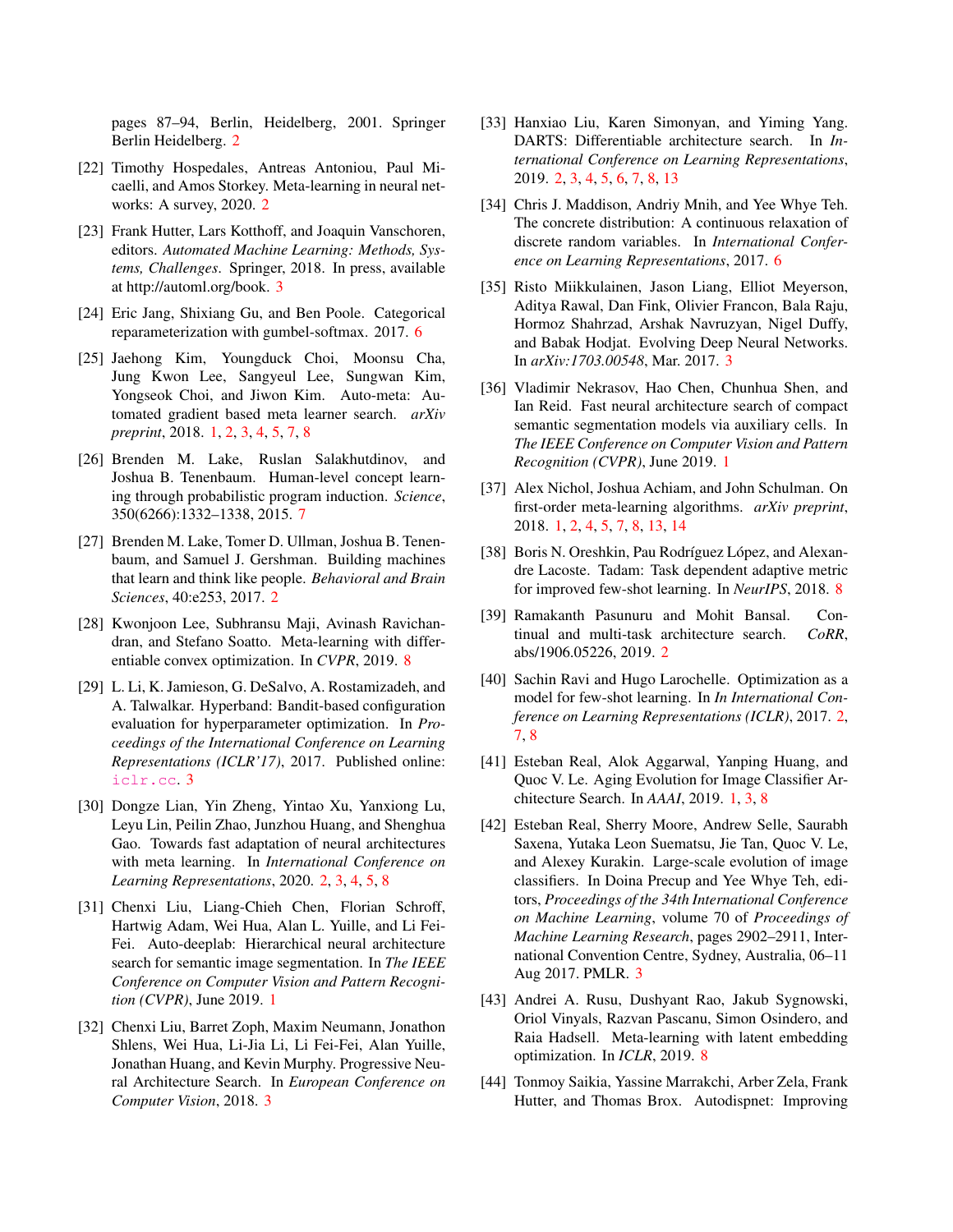disparity estimation with automl. In *The IEEE International Conference on Computer Vision (ICCV)*, October 2019. [1,](#page-0-1) [3,](#page-2-3) [13](#page-12-2)

- <span id="page-11-11"></span>[45] Shreyas Saxena and Jakob Verbeek. Convolutional neural fabrics. In D. D. Lee, M. Sugiyama, U. V. Luxburg, I. Guyon, and R. Garnett, editors, *Advances in Neural Information Processing Systems 29*, pages 4053–4061. Curran Associates, Inc., 2016. [3](#page-2-3)
- <span id="page-11-1"></span>[46] Jurgen Schmidhuber. Evolutionary principles in selfreferential learning. on learning how to learn: The meta-meta-meta...-hook. Master's thesis, Technische Universitat Munchen, Germany, 1987. [2](#page-1-1)
- <span id="page-11-10"></span>[47] Christoph Schorn, Thomas Elsken, Sebastian Vogel, Armin Runge, Andre Guntoro, and Gerd Ascheid. Automated design of error-resilient and hardwareefficient deep neural networks. In *arXiv preprint*, 2019. [3](#page-2-3)
- <span id="page-11-4"></span>[48] Jake Snell, Kevin Swersky, and Richard S. Zemel. Prototypical networks for few-shot learning. *arXiv preprint*, 2017. [2](#page-1-1)
- <span id="page-11-9"></span>[49] Kenneth O Stanley and Risto Miikkulainen. Evolving neural networks through augmenting topologies. *Evolutionary Computation*, 10:99–127, 2002. [3](#page-2-3)
- <span id="page-11-2"></span>[50] Sebastian Thrun and Lorien Pratt. Learning to learn. In *Springer Science+Business Media*, 1998. [2](#page-1-1)
- <span id="page-11-3"></span>[51] Joaquin Vanschoren. *Meta-Learning*, pages 35–61. Springer International Publishing, 2019. [2](#page-1-1)
- <span id="page-11-5"></span>[52] Oriol Vinyals, Charles Blundell, Timothy Lillicrap, koray kavukcuoglu, and Daan Wierstra. Matching networks for one shot learning. In D. D. Lee, M. Sugiyama, U. V. Luxburg, I. Guyon, and R. Garnett, editors, *Advances in Neural Information Processing Systems 29*, pages 3630–3638. Curran Associates, Inc., 2016. [2,](#page-1-1) [7](#page-6-2)
- <span id="page-11-15"></span>[53] Catherine Wong, Neil Houlsby, Yifeng Lu, and Andrea Gesmundo. Transfer learning with neural automl. In S. Bengio, H. Wallach, H. Larochelle, K. Grauman, N. Cesa-Bianchi, and R. Garnett, editors, *Advances in Neural Information Processing Systems 31*, pages 8356–8365. Curran Associates, Inc., 2018. [3](#page-2-3)
- <span id="page-11-13"></span>[54] Sirui Xie, Hehui Zheng, Chunxiao Liu, and Liang Lin. SNAS: stochastic neural architecture search. In *International Conference on Learning Representations*, 2019. [3,](#page-2-3) [6,](#page-5-2) [7,](#page-6-2) [8,](#page-7-5) [13](#page-12-2)
- <span id="page-11-14"></span>[55] Arber Zela, Thomas Elsken, Tonmoy Saikia, Yassine Marrakchi, Thomas Brox, and Frank Hutter. Understanding and robustifying differentiable architecture search. In *International Conference on Learning Representations*, 2020. [3,](#page-2-3) [7](#page-6-2)
- <span id="page-11-12"></span>[56] Arber Zela, Aaron Klein, Stefan Falkner, and Frank Hutter. Towards automated deep learning: Efficient

joint neural architecture and hyperparameter search. In *ICML 2018 Workshop on AutoML (AutoML 2018)*, 2018. [3](#page-2-3)

- <span id="page-11-7"></span>[57] Zhao Zhong, Junjie Yan, Wei Wu, Jing Shao, and Cheng-Lin Liu. Practical block-wise neural network architecture generation. In *Proceedings of the IEEE Conference on Computer Vision and Pattern Recognition*, pages 2423–2432, 2018. [3](#page-2-3)
- <span id="page-11-6"></span>[58] Luisa Zintgraf, Kyriacos Shiarli, Vitaly Kurin, Katja Hofmann, and Shimon Whiteson. Fast context adaptation via meta-learning. In Kamalika Chaudhuri and Ruslan Salakhutdinov, editors, *Proceedings of the 36th International Conference on Machine Learning*, volume 97 of *Proceedings of Machine Learning Research*, pages 7693–7702, Long Beach, California, USA, 2019. PMLR. [2](#page-1-1)
- <span id="page-11-0"></span>[59] Barret Zoph and Quoc V. Le. Neural architecture search with reinforcement learning. In *International Conference on Learning Representations (ICLR) 2017 Conference Track*, 2017. [1,](#page-0-1) [3](#page-2-3)
- <span id="page-11-8"></span>[60] Barret Zoph, Vijay Vasudevan, Jonathon Shlens, and Quoc V. Le. Learning transferable architectures for scalable image recognition. In *Conference on Computer Vision and Pattern Recognition*, 2018. [3,](#page-2-3) [6,](#page-5-2) [7,](#page-6-2) [8](#page-7-5)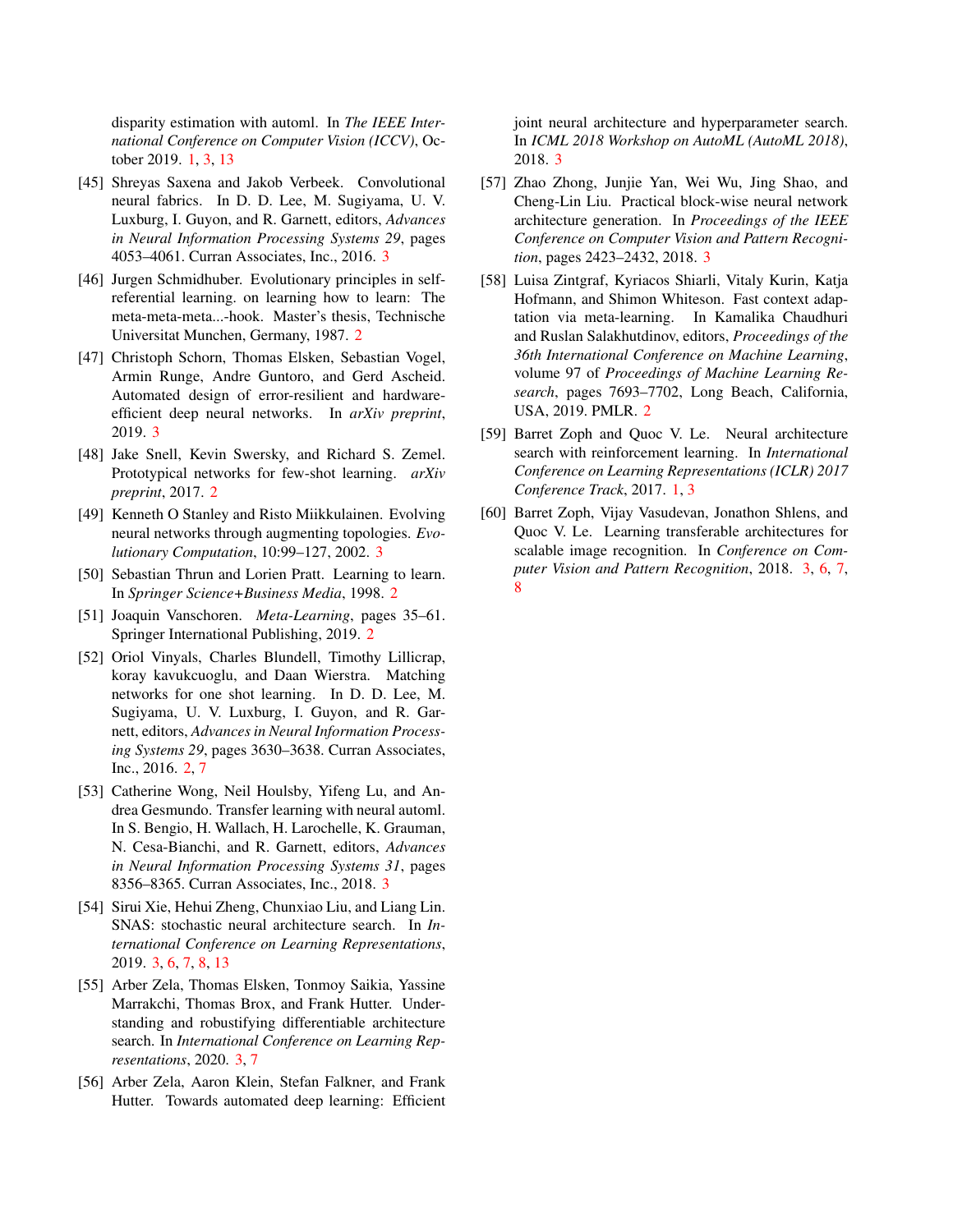# <span id="page-12-2"></span>A. Appendix

### <span id="page-12-0"></span>A.1. Comparison of different sparsification strategies and impact on pruning

We recap the three different sparsification strategies discussed in Section [4](#page-4-0) and Figure [2:](#page-3-0)

- 1. vanilla DARTS [\[33\]](#page-10-9), i.e., no sparsification (neither operations nor inputs)
- 2. sparsifying the operations only (e.g., as in SNAS [\[54\]](#page-11-13))
- 3. sparsifying both operations and inputs (as proposed in our work).

Prior to the meta-learning setting, we evaluated these three strategies on the default single-task classification setting on CIFAR-10. We ran the search phase of DARTS with default hyperparameters (i.e., hyperparameters identical to Liu *et al.* [\[33\]](#page-10-9)) on CIFAR-10 and evaluated the drop in accuracy after the search phase when going from the one-shot model to the pruned model. The one-shot model is pruned as proposed by Liu *et al*. [\[33\]](#page-10-9). The results can be found in Table [3.](#page-12-3) In the vanilla setting without any sparsification, the accuracy drops significantly, almost to chance level. When sparsifying the operations only, accuracy is much better but still clearly below the original performance. In contrast, with our proposed strategy, there is no significant drop in performance.

<span id="page-12-3"></span>

| Sparsification<br>strategy | No sparsification<br>(Fig. 2, left) | Sparsify<br>operations only<br>(Fig. 2, middle) | Sparsify operations<br>$&$ inputs<br>(Fig. 2, right) |
|----------------------------|-------------------------------------|-------------------------------------------------|------------------------------------------------------|
| Accuracy<br>before pruning | $87.9 \pm 0.2\%$                    | $84.4 \pm 0.4\%$                                | $84.8 \pm 0.3\%$                                     |
| Accuracy<br>after pruning  | $16.7 \pm 2.1\%$                    | $60.2 \pm 4.0\%$                                | $84.7 \pm 0.4\%$                                     |

Table 3: Comparing the different annealing strategies discussed in Section [4](#page-4-0) and Figure [2:](#page-3-0) 1) vanilla DARTS (no annealing) 2) annealing the operations only, 3) annealing both operations and inputs (as proposed in our work). Mean  $\pm$ SEM, on single-task NAS setting (CIFAR-10, DARTS' default hyperparameters).

### <span id="page-12-1"></span>A.2. Detailed experimental setup and hyperparameters

Our implementation is based on the REPTILE  $[37]^2$  $[37]^2$  $[37]^2$  and DARTS [\[33\]](#page-10-9)<sup>[3](#page-12-5)</sup> code. The data loaders and data splits are adopted from Torchmeta  $[10]<sup>4</sup>$  $[10]<sup>4</sup>$  $[10]<sup>4</sup>$  $[10]<sup>4</sup>$ . The overall evaluation setup is the same as in REPTILE.

Hyperparameters are listed in Table [4.](#page-12-7) The hyperparameters were determined by random search centered around default values from REPTILE on a validation split of the training data.

For the experiments in Section [5.1,](#page-6-3) all models were trained for 30,000 meta epochs. For METANAS, we did not adapt the architectural parameters for the first 15,000 meta epochs to warm-up the model. Such a warm-up phase is commonly employed as it helps avoiding unstable behaviour in gradient-based NAS [\[7,](#page-9-1) [44\]](#page-10-3).

<span id="page-12-7"></span>

| Hyperparameter                             | Value                                                                                                                                                                                                                                                                                                                                                                                                                          |
|--------------------------------------------|--------------------------------------------------------------------------------------------------------------------------------------------------------------------------------------------------------------------------------------------------------------------------------------------------------------------------------------------------------------------------------------------------------------------------------|
| batch size                                 | 20                                                                                                                                                                                                                                                                                                                                                                                                                             |
| meta batch size                            | 10                                                                                                                                                                                                                                                                                                                                                                                                                             |
| shots during meta training                 | 15/10                                                                                                                                                                                                                                                                                                                                                                                                                          |
| task training steps (during meta training) | 5                                                                                                                                                                                                                                                                                                                                                                                                                              |
| task training steps (during meta testing)  | $50+50^5$                                                                                                                                                                                                                                                                                                                                                                                                                      |
| task learning rate (weights)               | $10^{-3}$                                                                                                                                                                                                                                                                                                                                                                                                                      |
| task learning rate (architecture)          | $\frac{10^{-3} \times 5 \cdot 10^{-3}}{10^{-3} \times 10^{-3} \times 10^{-3} \times 10^{-3} \times 10^{-3} \times 10^{-3} \times 10^{-3} \times 10^{-3} \times 10^{-3} \times 10^{-3} \times 10^{-3} \times 10^{-3} \times 10^{-3} \times 10^{-3} \times 10^{-3} \times 10^{-3} \times 10^{-3} \times 10^{-3} \times 10^{-3} \times 10^{-3} \times 10^{-3} \times 10^{-3} \times 10^{-3} \times 10^{-3} \times 10^{-3} \times$ |
| task optimizer (weights)                   | Adam                                                                                                                                                                                                                                                                                                                                                                                                                           |
| task optimizer (architecture)              | Adam                                                                                                                                                                                                                                                                                                                                                                                                                           |
| meta learning rate (weights)               | 1.0                                                                                                                                                                                                                                                                                                                                                                                                                            |
| meta learning rate (architecture)          | 0.6                                                                                                                                                                                                                                                                                                                                                                                                                            |
| meta optimizer (weights)                   | SGD                                                                                                                                                                                                                                                                                                                                                                                                                            |
| meta optimizer (architecture)              | <b>SGD</b>                                                                                                                                                                                                                                                                                                                                                                                                                     |
| weight decay (weights)                     | 0.0                                                                                                                                                                                                                                                                                                                                                                                                                            |
| weight decay (architecture)                | $10^{-3}$                                                                                                                                                                                                                                                                                                                                                                                                                      |

Table 4: Listing of hyperparameters for METANAS for the experiments of Section [5.1.](#page-6-3) Hyperparameters are the same across n-shot, k-way setting. Hyperparameters are the same for MiniImagenet and Omniglot except for rows with two values separated by a slash. In this case, the first value denotes the value for MiniImagenet while the latter one denotes the value for Omniglot.

For the experiment in Section [5.2,](#page-7-2) we make the following changes in contrast to Section [5.1:](#page-6-3) we meta-train for 100,000 meta epochs instead of 30,000. We increase the number of channels per layer to 96 from 28 and use 5 cells instead of 4, whereas again the second and forth cell are reduction cells while all others are normal cells. We use the default meta-learning hyperparameters from REP-TILE [\[37\]](#page-10-4), except that we add regularization by means of weight decay  $(10^{-4})$  and DropPath (with probability 0.2) to avoid overfitting.

#### A.3. Motivation of meta-learning algorithm Ψ

In Section [3.2,](#page-3-4) we proposed the two meta-learning updates

<span id="page-12-4"></span><sup>2</sup>[https://github.com/openai/supervised-reptile](#page-0-2)

<span id="page-12-5"></span><sup>3</sup>[https://github.com/khanrc/pt.darts](#page-0-2)

<span id="page-12-6"></span><sup>4</sup>[https://github.com/tristandeleu/pytorch-meta](#page-0-2)

<span id="page-12-8"></span> $5By 50+50$  we mean that for the first 50 steps, both the weights and architecture are adapted while for the later 50 steps only weights are adapted.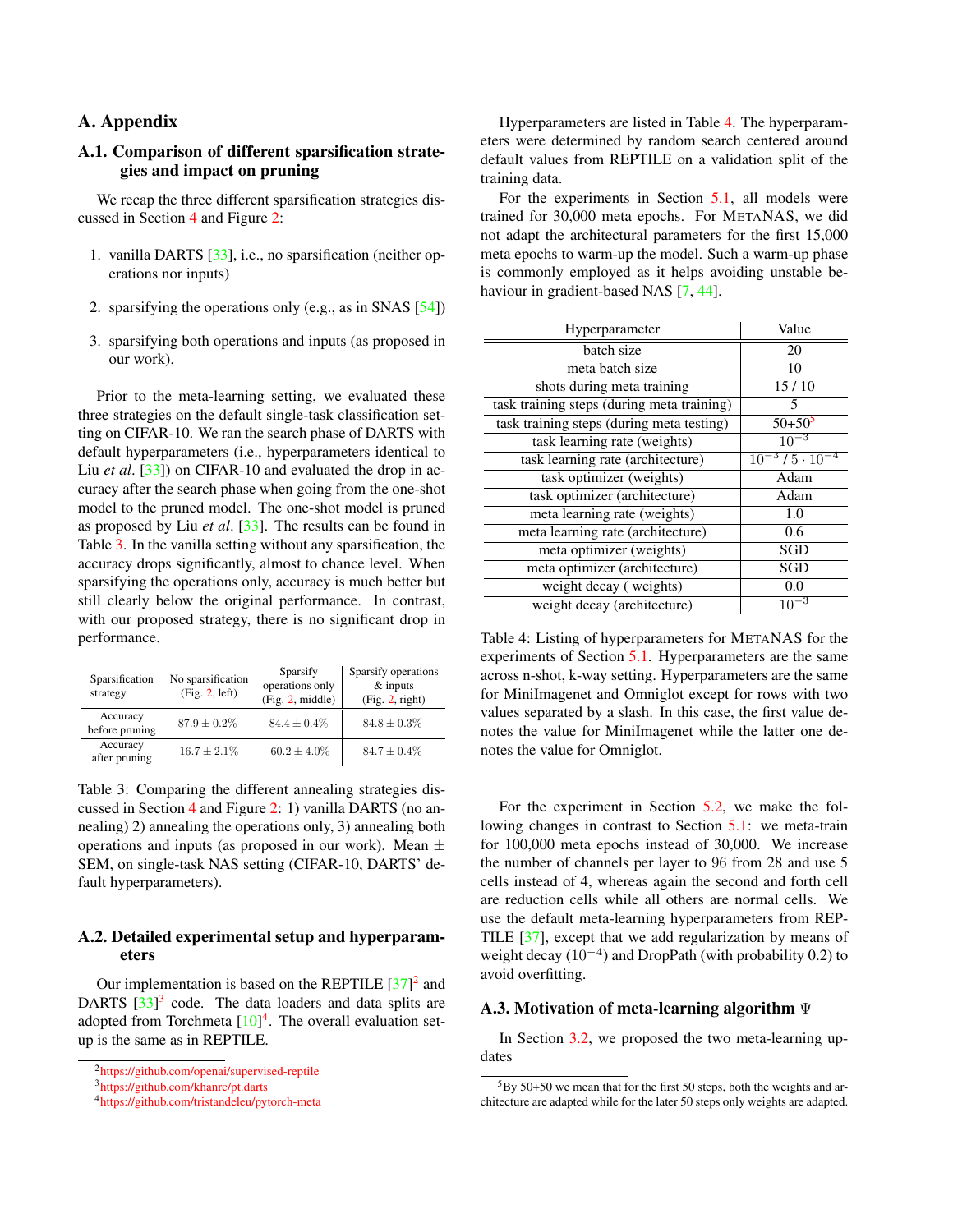<span id="page-13-1"></span><span id="page-13-0"></span>
$$
\begin{pmatrix}\nw_{meta}^{i+1} \\
\alpha_{meta}^{i+1}\n\end{pmatrix} = \Psi^{MAML}(\alpha_{meta}^{i}, w_{meta}^{i}, p^{train}, \Phi^{k})
$$
\n
$$
= \begin{pmatrix}\nw_{meta}^{i} - \lambda_{meta} \nabla_{w} \mathcal{L}_{meta}(w_{meta}^{i}, \alpha_{meta}^{i}, p^{train}, \Phi^{k}) \\
\alpha_{meta}^{i} - \xi_{meta} \nabla_{\alpha} \mathcal{L}_{meta}(w_{meta}^{i}, \alpha_{meta}^{i}, p^{train}, \Phi^{k})\n\end{pmatrix}
$$
\n(8)

and

<span id="page-13-2"></span>
$$
\begin{pmatrix}\nw_{meta}^{i+1} \\
\alpha_{meta}^{i+1}\n\end{pmatrix} = \Psi^{REPTILE}(\alpha_{meta}^i, w_{meta}^i, p^{train}, \Phi^k)
$$
\n
$$
= \begin{pmatrix}\nw_{meta}^i + \lambda_{meta} \sum_{\tau_i} (w_{\tau_i}^* - w_{meta}^i) \\
\alpha_{meta}^i + \xi_{meta} \sum_{\tau_i} (a_{\tau_i}^* - \alpha_{meta}^i)\n\end{pmatrix}.
$$
\n(9)

Equation [\(8\)](#page-13-1) extends the MAML update

$$
w_{meta}^{i+1} = w_{meta}^{i} - \lambda_{meta} \nabla_w \mathcal{L}_{meta}(w_{meta}^{i}, p^{train}, \Phi^k),
$$

which is simply one step of SGD on the meta-objective (Equation [2\)](#page-3-2), while Equation [\(9\)](#page-13-2) extends the REPTILE update

$$
w_{meta}^{i+1} = w_{meta}^{i} + \lambda_{meta} \sum_{\mathcal{T}_i} (w_{\mathcal{T}_i}^{*} - w_{meta}^{i}),
$$

which was shown to maximize the inner product between gradients of different batches for the same task, resulting in improved generalization[\[37\]](#page-10-4). Equations [\(8\)](#page-13-1) and [\(9\)](#page-13-2) constitute a simple heuristic that perform the same updates also on the architectural parameters.

# A.4. Additional plots